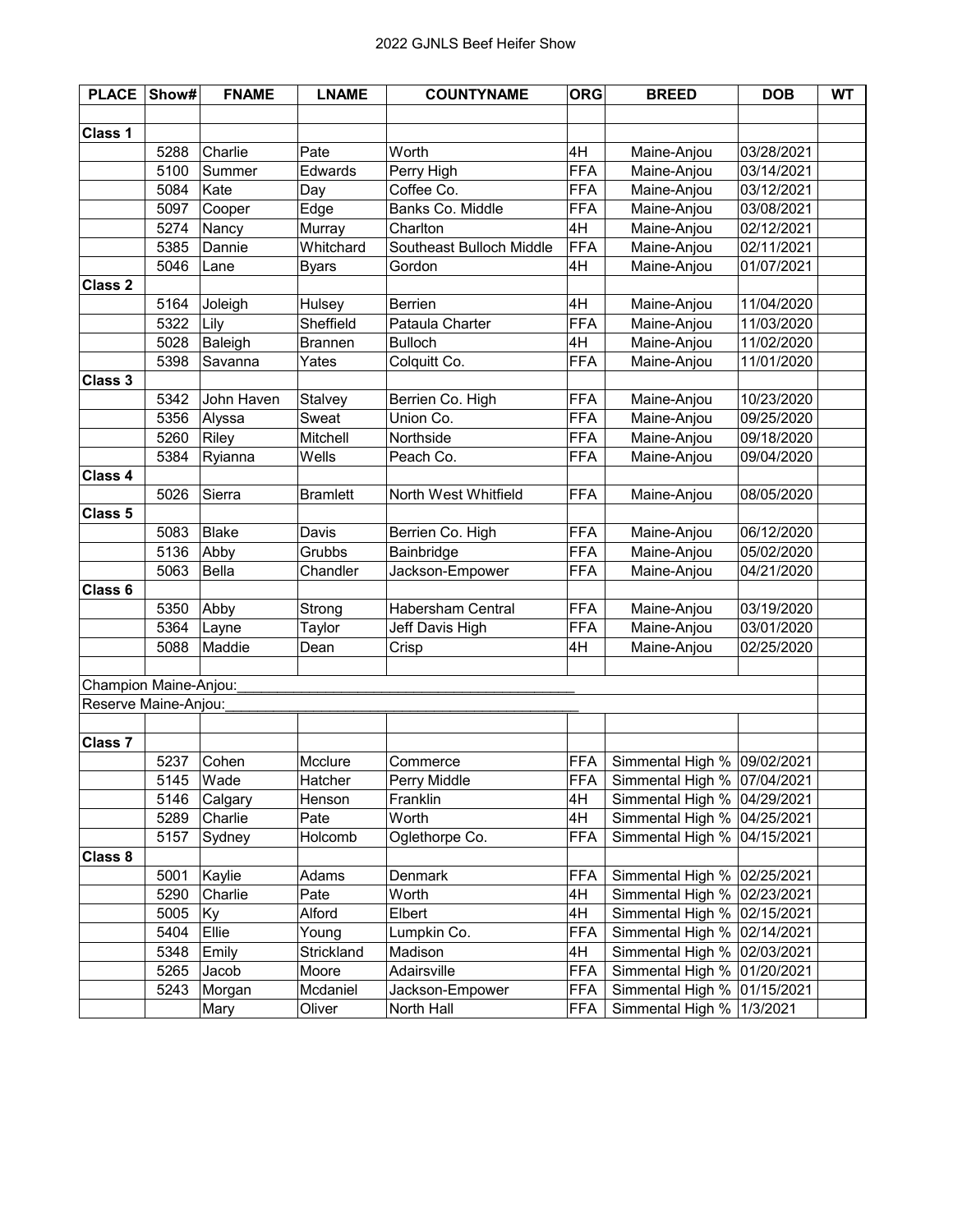| <b>PLACE</b>       | Show# | <b>FNAME</b>               | <b>LNAME</b>   | <b>COUNTYNAME</b>              | <b>ORG</b> | <b>BREED</b>     | <b>DOB</b> | <b>WT</b> |
|--------------------|-------|----------------------------|----------------|--------------------------------|------------|------------------|------------|-----------|
| Class <sub>9</sub> |       |                            |                |                                |            |                  |            |           |
|                    | 5117  | Carter                     | Galloway       | Newton                         | 4H         | Simmental High % | 12/04/2020 |           |
|                    | 5256  | Alayna                     | Mitchell       | Peach Co.                      | <b>FFA</b> | Simmental High % | 12/04/2020 |           |
|                    | 5315  | Lakyn                      | Seagraves      | Jackson                        | 4H         | Simmental High % | 11/14/2020 |           |
|                    | 5173  | Jaleigh                    | Hurst          | Thomas                         | 4H         | Simmental High % | 11/10/2020 |           |
|                    | 5261  | Luke                       | Mobley         | Colquitt Co.                   | <b>FFA</b> | Simmental High % | 11/10/2020 |           |
|                    | 5191  | Margie                     | Knapek         | Perry High                     | <b>FFA</b> | Simmental High % | 11/09/2020 |           |
|                    | 5320  | John Payne                 | Sewell         | Hart Co.                       | <b>FFA</b> | Simmental High % | 11/02/2020 |           |
| Class 10           |       |                            |                |                                |            |                  |            |           |
|                    | 5041  | Trent                      | <b>Bruce</b>   | Jasper Co.                     | <b>FFA</b> | Simmental High % | 10/15/2020 |           |
|                    | 5333  | Easton                     | Smith          | Stephens                       | 4H         | Simmental High % | 09/21/2020 |           |
|                    | 5334  | Haley                      | Smith          | North Hall                     | <b>FFA</b> | Simmental High % | 09/18/2020 |           |
|                    | 5035  | Marley                     | <b>Brevard</b> | Habersham Central              | <b>FFA</b> | Simmental High % | 09/12/2020 |           |
|                    | 5056  | Thomas L                   | Chafin         | Hart Co.                       | <b>FFA</b> | Simmental High % | 09/06/2020 |           |
|                    | 5116  | Carter                     | Galloway       | Newton                         | 4H         | Simmental High % | 09/02/2020 |           |
| Class 11           |       |                            |                |                                |            |                  |            |           |
|                    | 5147  | Aubrey                     | Herndon        | Perry High                     | FFA        | Simmental High % | 06/03/2020 |           |
|                    | 5349  | Emily                      | Strickland     | Madison                        | 4H         | Simmental High % | 05/17/2020 |           |
|                    | 5231  | Joseph                     | Marks          | Indian Creek Middle School FFA |            | Simmental High % | 04/17/2020 |           |
|                    | 5194  | Trace                      | Lamberth       | Mitchell                       | 4H         | Simmental High % | 04/12/2020 |           |
|                    | 5091  | Maddie                     | Dills          | <b>Habersham Central</b>       | <b>FFA</b> | Simmental High % | 04/02/2020 |           |
| Class 12           |       |                            |                |                                |            |                  |            |           |
|                    | 5203  | Kayla                      | LeCroy         | Floyd                          | 4H         | Simmental High % | 01/13/2020 |           |
|                    | 5242  | Morgan                     | Mcdaniel       | Jackson-Empower                | <b>FFA</b> | Simmental High % | 01/04/2020 |           |
|                    |       |                            |                |                                |            |                  |            |           |
|                    |       | Champion Simmental High %: |                |                                |            |                  |            |           |
|                    |       | Reserve Simmental High %:  |                |                                |            |                  |            |           |
|                    |       |                            |                |                                |            |                  |            |           |
| Class 13           |       |                            |                |                                |            |                  |            |           |
|                    | 5175  | Sam                        | Jarrard        | Lumpkin Co.                    | <b>FFA</b> | Shorthorn Plus   | 03/10/2021 |           |
|                    | 5151  | Cade                       | Herndon        | Jeff Davis High                | <b>FFA</b> | Shorthorn Plus   | 03/03/2021 |           |
|                    | 5253  | Logan                      | Miller         | Perry High                     | <b>FFA</b> | Shorthorn Plus   | 02/20/2021 |           |
|                    | 5276  | Nancy                      | Murray         | Charlton                       | 4H         | Shorthorn Plus   | 02/18/2021 |           |
|                    | 5009  | Kinley                     | Arnett         | Crisp Middle                   | <b>FFA</b> | Shorthorn Plus   | 02/10/2021 |           |
|                    | 5388  | Kathryn                    | Williams       | Berrien Co. High               | <b>FFA</b> | Shorthorn Plus   | 02/10/2021 |           |
|                    |       | 5014 Addison               | Bailey         | Laurens                        | 4H         | Shorthorn Plus   | 01/18/2021 |           |
|                    | 5155  | Riley                      | Holbert        | Gordon                         | 4H         | Shorthorn Plus   | 1/5/2021   |           |
| Class 14           |       |                            |                |                                |            |                  |            |           |
|                    | 5304  | Stormie                    | Rackley        | Screven Co.                    | <b>FFA</b> | Shorthorn Plus   | 11/16/2020 |           |
|                    | 5337  | Maggie                     | Spell          | Jeff Davis High                | <b>FFA</b> | Shorthorn Plus   | 11/02/2020 |           |
| Class 15           |       |                            |                |                                |            |                  |            |           |
|                    | 5257  | Alivia                     | Mitchell       | <b>Byron Middle</b>            | <b>FFA</b> | Shorthorn Plus   | 10/20/2020 |           |
|                    | 5032  | Alainey                    | <b>Breaux</b>  | Perry High                     | <b>FFA</b> | Shorthorn Plus   | 10/15/2020 |           |
|                    | 5039  | Audrey                     | Brown          | Madison Co.                    | <b>FFA</b> | Shorthorn Plus   | 10/14/2020 |           |
|                    | 5307  | Ashlyn                     | Reddick        | Burke Co.                      | <b>FFA</b> | Shorthorn Plus   | 10/11/2020 |           |
|                    | 5335  | Jay Conley                 | Smith          | Screven                        | 4H         | Shorthorn Plus   | 10/07/2020 |           |
|                    | 5020  | Abbey                      | <b>Barnes</b>  | <b>Baconton Charter</b>        | <b>FFA</b> | Shorthorn Plus   | 09/08/2020 |           |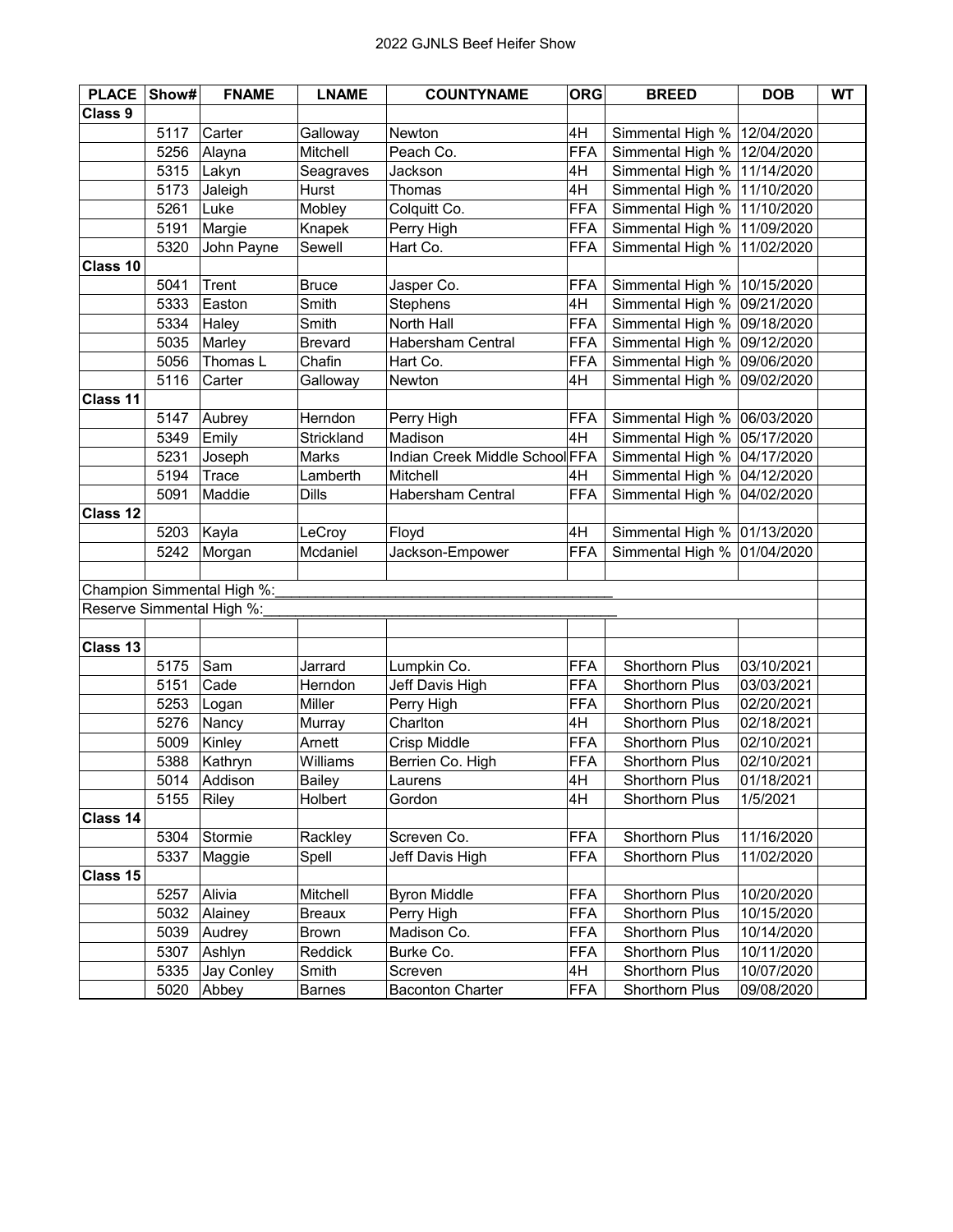| <b>PLACE</b>             | Show# | <b>FNAME</b> | <b>LNAME</b> | <b>COUNTYNAME</b>                | <b>ORG</b> | <b>BREED</b>         | <b>DOB</b> | <b>WT</b> |
|--------------------------|-------|--------------|--------------|----------------------------------|------------|----------------------|------------|-----------|
| Class 16                 |       |              |              |                                  |            |                      |            |           |
|                          | 5399  | Kamren       | Yaughn       | Peach Co.                        | <b>FFA</b> | Shorthorn Plus       | 08/26/2020 |           |
|                          | 5275  | Nancy        | Murray       | Charlton                         | 4H         | Shorthorn Plus       | 08/01/2020 |           |
|                          | 5125  | Lizzy Rae    | Gibbs        | Wilcox Co.                       | <b>FFA</b> | Shorthorn Plus       | 07/05/2020 |           |
|                          | 5255  | Mckenzie     | Minter       | Jasper Co.                       | <b>FFA</b> | Shorthorn Plus       | 07/02/2020 |           |
| Class 17                 |       |              |              |                                  |            |                      |            |           |
|                          | 5210  | Maddie       | Lowrance     | Lakeview Ft. Oglethorpe          | <b>FFA</b> | Shorthorn Plus       | 05/16/2020 |           |
|                          | 5085  | Kate         | Day          | Coffee Co.                       | <b>FFA</b> | Shorthorn Plus       | 04/25/2020 |           |
| Class 18                 |       |              |              |                                  |            |                      |            |           |
|                          | 5099  | Lauryn       | Edwards      | <b>Brantley Middle</b>           | <b>FFA</b> | Shorthorn Plus       | 03/15/2020 |           |
|                          |       |              |              |                                  |            |                      |            |           |
| Champion Shorthorn Plus: |       |              |              |                                  |            |                      |            |           |
| Reserve Shorthorn Plus:  |       |              |              |                                  |            |                      |            |           |
|                          |       |              |              |                                  |            |                      |            |           |
| Class 19                 |       |              |              |                                  |            |                      |            |           |
|                          | 5070  | Ally Jo      |              |                                  | 4H         | Salers               | 04/19/2021 |           |
|                          | 5075  | Cora         | Cook         | Gordon<br><b>Brantley Middle</b> | <b>FFA</b> | <b>Brahman</b>       | 02/24/2021 |           |
|                          |       |              | Crews        |                                  |            |                      |            |           |
|                          | 5178  | Autumn       | Jarrett      | Lumpkin Co.                      | <b>FFA</b> | Gelbvieh/Balancer    | 02/07/2021 |           |
|                          | 5012  | Eric         | Ashworth     | Banks Co. High                   | <b>FFA</b> | Santa Gertrudis      | 01/28/2021 |           |
|                          | 5071  | Charlotte    | Cook         | Gordon                           | 4H         | Salers               | 01/15/2021 |           |
| Class 20                 |       |              |              |                                  |            |                      |            |           |
|                          | 5266  | Eli          | Morgan       | Polk                             | 4H         | <b>British White</b> | 12/25/2020 |           |
|                          | 5390  | Kaden        | Williamson   | Screven Co.                      | <b>FFA</b> | <b>Black Herford</b> | 11/06/2020 |           |
| Class 21                 |       |              |              |                                  |            |                      |            |           |
|                          | 5120  | Paislee      | Garmon       | Upson                            | 4H         | Galloway             | 10/16/2020 |           |
|                          | 5132  | Olivia       | Graham       | Dawson                           | 4H         | Galloway             | 10/16/2020 |           |
| Class 22                 |       |              |              |                                  |            |                      |            |           |
|                          | 5022  | Bailey       | <b>Bogue</b> | Lumpkin Middle                   | <b>FFA</b> | <b>Red Poll</b>      | 07/12/2020 |           |
| Class 23                 |       |              |              |                                  |            |                      |            |           |
|                          | 5024  | Zachary      | Bogue        | Lumpkin Co.                      | <b>FFA</b> | <b>Red Poll</b>      | 05/16/2020 |           |
|                          | 5306  | Dalaney      | Raff         | Putnam Co.                       | <b>FFA</b> | Simbrah              | 05/02/2020 |           |
|                          | 5293  | Case         | Poole        | Perry High                       | <b>FFA</b> | <b>Brahman</b>       | 04/29/2020 |           |
|                          | 5269  | Jacob        | Mulkey       | Lumpkin Co.                      | <b>FFA</b> | Red Poll             | 04/13/2020 |           |
| Class 24                 |       |              |              |                                  |            |                      |            |           |
|                          | 5017  | James        | <b>Baker</b> | Effingham Co. High               | <b>FFA</b> | <b>Black Herford</b> | 02/24/2020 |           |
|                          | 5294  | Case         | Poole        | Perry High                       | <b>FFA</b> | <b>Brahman</b>       | 01/02/2020 |           |
|                          |       |              |              |                                  |            |                      |            |           |
| Champion AOB:            |       |              |              |                                  |            |                      |            |           |
| Reserve AOB:             |       |              |              |                                  |            |                      |            |           |
|                          |       |              |              |                                  |            |                      |            |           |
| Class 25                 |       |              |              |                                  |            |                      |            |           |
|                          | 5397  | Kinsley      | Wooten       | Coffee Co.                       | <b>FFA</b> | Red Angus            | 05/03/2021 |           |
|                          | 5049  | Nathan       | Camp         | Walton                           | 4H         | Red Angus            | 03/28/2021 |           |
|                          | 5048  | Nathan       | Camp         | Walton                           | 4H         | Red Angus            | 01/05/2021 |           |
|                          | 5251  | Riley        | Metzger      | Effingham Co. High               | <b>FFA</b> | Red Angus            | 01/03/2021 |           |
|                          | 5045  | Randy        | <b>Burr</b>  | Lakeview Ft. Oglethorpe          | <b>FFA</b> | Red Angus            | 01/02/2021 |           |
| Class 26                 |       |              |              |                                  |            |                      |            |           |
|                          | 5092  | Christopher  | Dowdy        | Lumpkin Co.                      | <b>FFA</b> | Red Angus            | 11/01/2020 |           |
| Class 27                 |       |              |              |                                  |            |                      |            |           |
|                          | 5211  | Caitlin      | Loy          | Lakeview Ft. Oglethorpe          | <b>FFA</b> | Red Angus            | 10/18/2020 |           |
|                          | 5054  | Thomas L     | Chafin       | Hart Co.                         | <b>FFA</b> | Red Angus            | 10/15/2020 |           |
| <b>Class 28</b>          |       |              |              |                                  |            |                      |            |           |
|                          | 5095  | Libba        | <b>Dykes</b> | Colquitt                         | 4H         | Red Angus            | 05/10/2020 |           |
|                          |       |              |              |                                  |            |                      |            |           |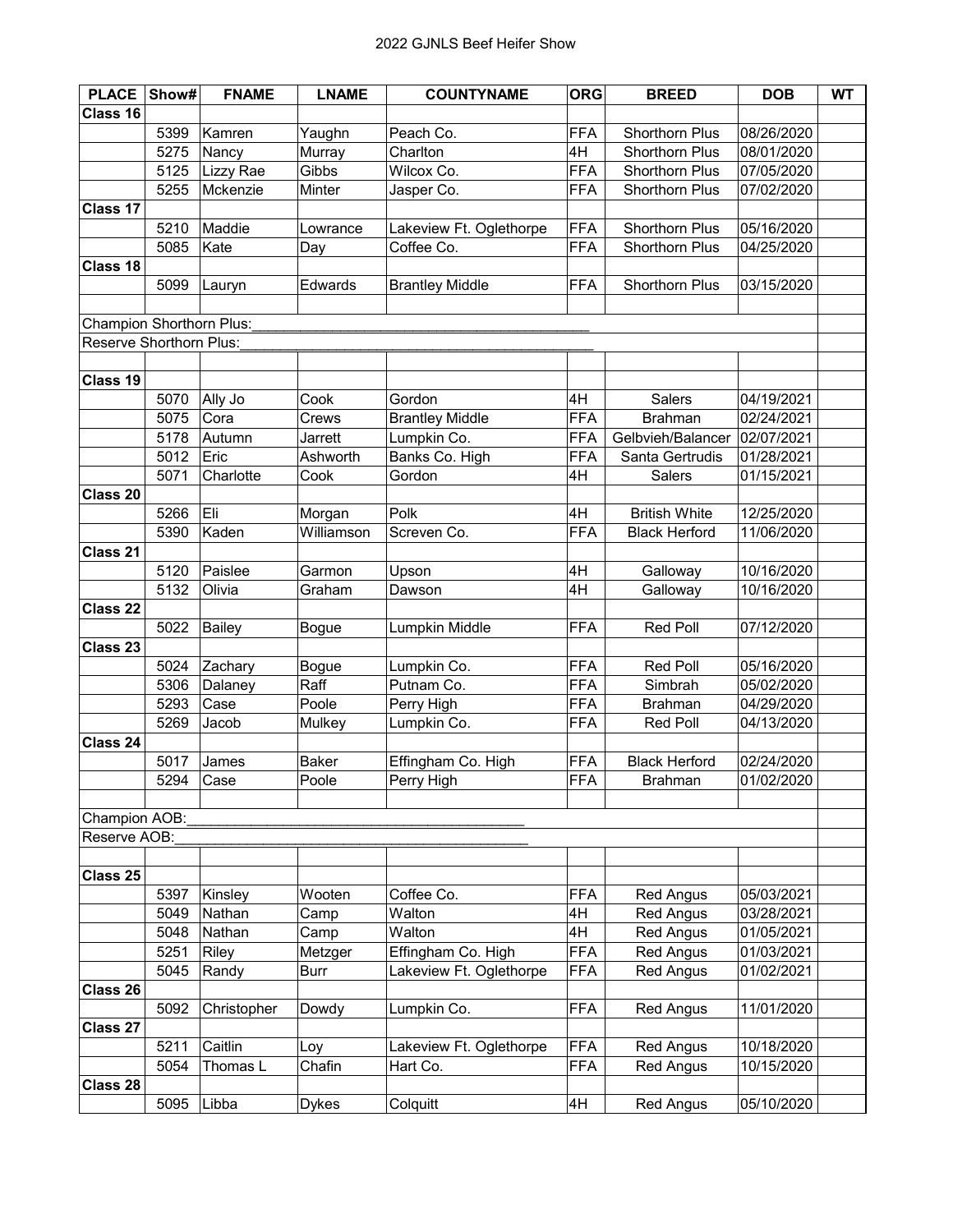| <b>PLACE</b>               | Show# | <b>FNAME</b>  | <b>LNAME</b> | <b>COUNTYNAME</b>        | <b>ORG</b> | <b>BREED</b>     | <b>DOB</b> | <b>WT</b> |
|----------------------------|-------|---------------|--------------|--------------------------|------------|------------------|------------|-----------|
| Class 29                   |       |               |              |                          |            |                  |            |           |
|                            | 5301  | Lexi          | Pritchard    | Oconee Co.               | <b>FFA</b> | <b>Red Angus</b> | 03/11/2020 |           |
|                            | 5248  | Kellan        | McMillan     | Screven                  | 4H         | <b>Red Angus</b> | 02/20/2020 |           |
|                            |       |               |              |                          |            |                  |            |           |
| <b>Champion Red Angus:</b> |       |               |              |                          |            |                  |            |           |
| Reserve Red Angus:         |       |               |              |                          |            |                  |            |           |
|                            |       |               |              |                          |            |                  |            |           |
| Class 30                   |       |               |              |                          |            |                  |            |           |
|                            | 5123  | Emily         | Gattis       | Habersham                | 4H         | Simmental        | 06/03/2021 |           |
|                            | 5236  | Cohen         | Mcclure      | Commerce                 | <b>FFA</b> | Simmental        | 05/26/2021 |           |
|                            | 5141  | Chesney       | Hamilton     | <b>Habersham Central</b> | <b>FFA</b> | Simmental        | 05/03/2021 |           |
|                            | 5324  | Jacob         | Sheriff      | Stephens Co. High        | <b>FFA</b> | Simmental        | 04/14/2021 |           |
|                            | 5305  | Stormie       | Rackley      | Screven Co.              | <b>FFA</b> | Simmental        | 03/20/2021 |           |
|                            | 5347  | Henry         | Stone        | Lowndes Middle           | <b>FFA</b> | Simmental        | 03/16/2021 |           |
|                            | 5332  | Easton        | Smith        | Stephens                 | 4H         | Simmental        | 03/10/2021 |           |
|                            | 5060  | Kalyn         | Chambers     | North West Whitfield     | <b>FFA</b> | Simmental        | 03/09/2021 |           |
|                            | 5004  | Ky            | Alford       | Elbert                   | 4H         | Simmental        | 03/08/2021 |           |
|                            | 5302  | Lexi          | Pritchard    | Oconee Co.               | <b>FFA</b> | Simmental        | 03/07/2021 |           |
|                            | 5105  | Jonathan      | Felipe       | <b>Wilbanks Middle</b>   | <b>FFA</b> | Simmental        | 03/02/2021 |           |
| Class 31                   |       |               |              |                          |            |                  |            |           |
|                            | 5219  | Maddy         | Malone       | Lumpkin Co.              | <b>FFA</b> | Simmental        | 02/27/2021 |           |
|                            | 5225  | <b>Drew</b>   | Maney        | Habersham Central        | <b>FFA</b> | Simmental        | 02/16/2021 |           |
|                            | 5047  | Landon        | Caldwell     | Lumpkin Co.              | <b>FFA</b> | Simmental        | 02/14/2021 |           |
|                            | 5180  | Charisma      | Jenkins      | <b>Habersham Central</b> | <b>FFA</b> | Simmental        | 02/12/2021 |           |
|                            | 5179  | Kyle          | Jeffrey      | Lumpkin Middle           | <b>FFA</b> | Simmental        | 02/02/2021 |           |
|                            | 5351  | Annalee       | Studstill    | Lanier                   | 4H         | Simmental        | 01/15/2021 |           |
| Class 32                   |       |               |              |                          |            |                  |            |           |
|                            | 5371  | <b>Blaine</b> | Terry        | Floyd                    | 4H         | Simmental        | 11/23/2020 |           |
| Class 33                   |       |               |              |                          |            |                  |            |           |
|                            | 5068  | Carlee        | Cochran      | Rockmart                 | <b>FFA</b> | Simmental        | 09/21/2020 |           |
|                            | 5285  | Savannah      | Page         | Jackson-Empower          | <b>FFA</b> | Simmental        | 09/03/2020 |           |
| Class 34                   |       |               |              |                          |            |                  |            |           |
|                            | 5025  | Kandon        | Boyd         | Lumpkin Co.              | <b>FFA</b> | Simmental        | 06/09/2020 |           |
|                            | 5209  | Hallie        | Lott         | Coffee Co.               | <b>FFA</b> | Simmental        | 05/28/2020 |           |
|                            | 5065  | Landon        | Clark        | Hall                     | 4H         | Simmental        | 04/28/2020 |           |
|                            |       | 5090 Maddie   | <b>Dills</b> | Habersham Central        | <b>FFA</b> | Simmental        | 04/10/2020 |           |
| Class 35                   |       |               |              |                          |            |                  |            |           |
|                            | 5139  | Peyton        | Gwines       | Worth Co. High           | <b>FFA</b> | Simmental        | 03/16/2020 |           |
|                            | 5184  | Addie         | Joslin       | Adairsville              | <b>FFA</b> | Simmental        | 03/16/2020 |           |
|                            | 5002  | Reece         | Alexander    | Gordon                   | 4H         | Simmental        | 03/08/2020 |           |
|                            | 5019  | Will          | Baker        | Perry High               | <b>FFA</b> | Simmental        | 03/05/2020 |           |
|                            | 5185  | Alivia        | Joslin       | Adairsville              | <b>FFA</b> | Simmental        | 03/04/2020 |           |
|                            | 5240  | Morgan        | Mcdaniel     | Jackson-Empower          | <b>FFA</b> | Simmental        | 01/19/2020 |           |
|                            |       |               |              |                          |            |                  |            |           |
| <b>Champion Simmental:</b> |       |               |              |                          |            |                  |            |           |
| Reserve Simmental:         |       |               |              |                          |            |                  |            |           |
|                            |       |               |              |                          |            |                  |            |           |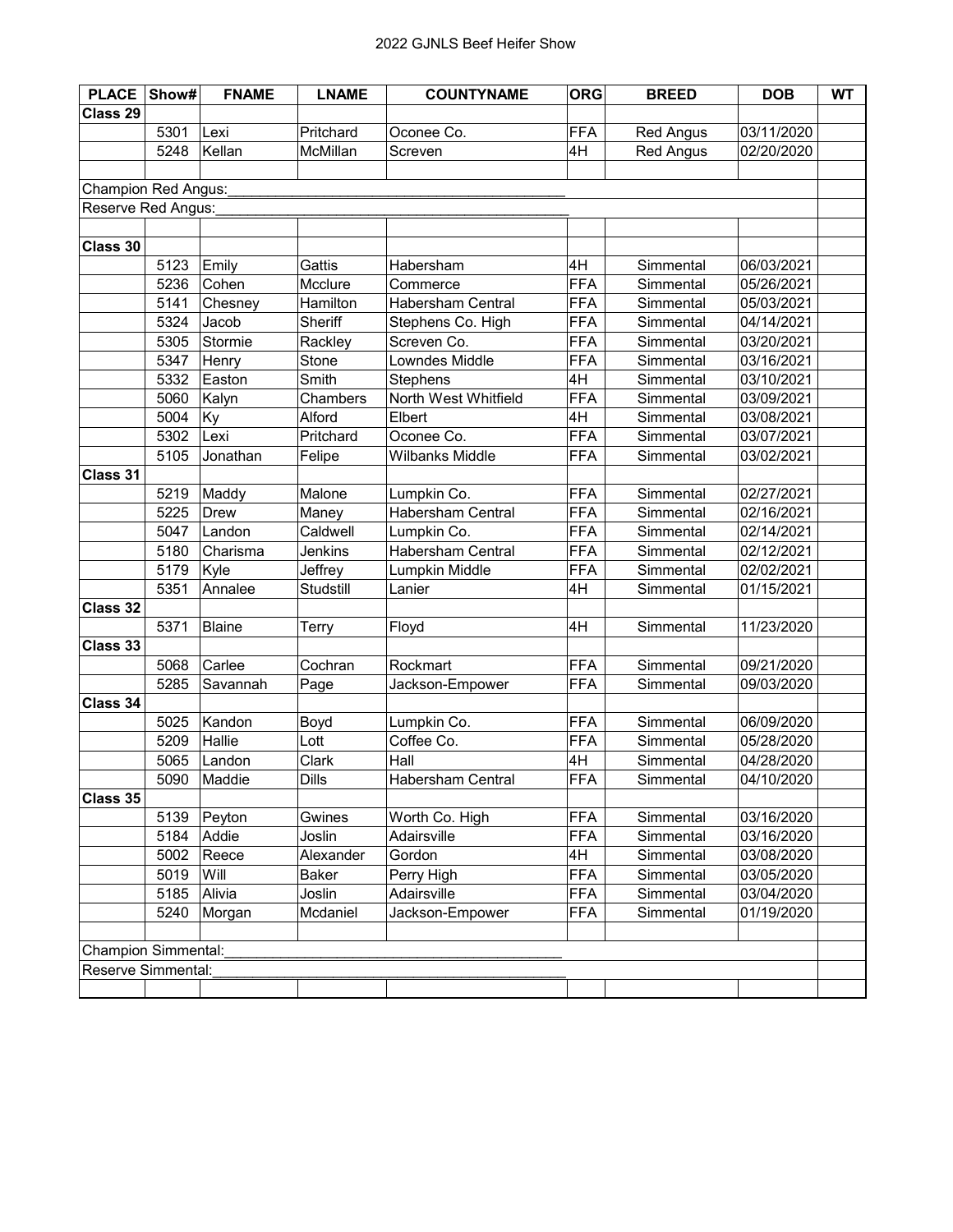| <b>PLACE</b>        | Show# | <b>FNAME</b>         | <b>LNAME</b>   | <b>COUNTYNAME</b>        | <b>ORG</b> | <b>BREED</b> | <b>DOB</b> | <b>WT</b> |
|---------------------|-------|----------------------|----------------|--------------------------|------------|--------------|------------|-----------|
| Class 36            |       |                      |                |                          |            |              |            |           |
|                     | 5043  | Evan                 | <b>Burns</b>   | Screven Co.              | <b>FFA</b> | Limousin     | 07/01/2021 |           |
|                     | 5223  | Mary Catherine Maloy |                | Fullington Academy       | <b>FFA</b> | Limousin     | 03/04/2021 |           |
| <b>Class 37</b>     |       |                      |                |                          |            |              |            |           |
|                     | 5138  | Peyton               | Gwines         | Worth Co. High           | <b>FFA</b> | Limousin     | 10/03/2020 |           |
|                     | 5252  | Khloe                | Miller         | Jeff Davis High          | <b>FFA</b> | Limousin     | 09/25/2020 |           |
|                     | 5044  | Evan                 | <b>Burns</b>   | Screven Co.              | <b>FFA</b> | Limousin     | 09/20/2020 |           |
|                     | 5327  | Keely                | Shultz         | Jackson-Empower          | <b>FFA</b> | Limousin     | 09/19/2020 |           |
| Class 38            |       |                      |                |                          |            |              |            |           |
|                     | 5259  | Carter               | Mitchell       | Northside Middle         | <b>FFA</b> | Limousin     | 04/26/2020 |           |
|                     |       |                      |                |                          |            |              |            |           |
| Champion Limousin:  |       |                      |                |                          |            |              |            |           |
| Reserve Limousin:   |       |                      |                |                          |            |              |            |           |
|                     |       |                      |                |                          |            |              |            |           |
| Class 39            |       |                      |                |                          |            |              |            |           |
|                     | 5379  | Molly                | Tipton         | <b>Habersham Central</b> | <b>FFA</b> | Charolais    | 04/25/2021 |           |
|                     | 5367  | Natalie              | Taylor         | Jeff Davis Middle        | <b>FFA</b> | Charolais    | 04/07/2021 |           |
|                     | 5087  | Maddie               | Dean           | Crisp                    | 4H         | Charolais    | 03/14/2021 |           |
|                     | 5052  | Trace                | Cartee         | <b>Bulloch</b>           | 4H         | Charolais    | 02/05/2021 |           |
|                     | 5218  | Jarrett              | Major          | Hall                     | 4H         | Charolais    | 01/18/2021 |           |
|                     | 5297  | Jeremy               | Powers         | Houston                  | 4H         | Charolais    | 01/01/2021 |           |
| Class 40            |       |                      |                |                          |            |              |            |           |
|                     | 5174  | Emma                 | Hutto          | Coffee Co.               | <b>FFA</b> | Charolais    | 11/26/2020 |           |
| Class 41            |       |                      |                |                          |            |              |            |           |
|                     | 5102  | Halley               | Elrod          | Jackson                  | 4H         | Charolais    | 10/26/2020 |           |
|                     | 5271  | Addie                | Murphree       | Early                    | 4H         | Charolais    | 09/23/2020 |           |
|                     | 5193  | Montgomery           | Lacey          | Lowndes Co.              | <b>FFA</b> | Charolais    | 09/09/2020 |           |
|                     | 5217  | Jarrett              | Major          | Hall                     | 4H         | Charolais    | 09/03/2020 |           |
|                     | 5037  | Callie               | <b>Bridges</b> | Oglethorpe Middle        | <b>FFA</b> | Charolais    | 09/01/2020 |           |
| Class 42            |       |                      |                |                          |            |              |            |           |
|                     | 5103  | Halley               | Elrod          | Jackson                  | 4H         | Charolais    | 05/14/2020 |           |
| Class 43            |       |                      |                |                          |            |              |            |           |
|                     | 5378  | Molly                | Tipton         | Habersham Central        | <b>FFA</b> | Charolais    | 03/13/2020 |           |
|                     | 5272  | Payne                | Murphree       | Early                    | 4H         | Charolais    | 01/02/2020 |           |
|                     |       |                      |                |                          |            |              |            |           |
| Champion Charolais: |       |                      |                |                          |            |              |            |           |
| Reserve Charolais:  |       |                      |                |                          |            |              |            |           |
|                     |       |                      |                |                          |            |              |            |           |
| Class 44            |       |                      |                |                          |            |              |            |           |
|                     | 4227  | Michael              | Whitley        | Atkinson Co.             | <b>FFA</b> | Commercial   | 01/22/2021 | 528       |
|                     | 3952  | Emma                 | Warren         | Screven Co.              | <b>FFA</b> | Commercial   | 12/28/2020 | 560       |
|                     | 3066  | Marley               | Powell         | Jeff Davis Middle        | <b>FFA</b> | Commercial   | 03/03/2021 | 596       |
|                     | 4157  | Aabriella            | Dobson         | Hall                     | 4H         | Commercial   | 02/20/2021 | 600       |
|                     | 3657  | Coulter              | Robertson      | Jones Co.                | <b>FFA</b> | Commercial   | 03/09/2021 | 624       |
|                     | 3308  | Charlotte            | Cook           | Gordon                   | 4H         | Commercial   | 04/09/2021 | 626       |
|                     | 3608  | Audrey               | Sullens        | Lumpkin Co.              | <b>FFA</b> | Commercial   | 03/20/2021 | 628       |
|                     | 3853  |                      |                | Emanuel                  | 4H         | Commercial   | 01/10/2021 | 632       |
|                     |       | Liam                 | Simmons        |                          |            |              |            |           |
|                     | 4210  | Maislee              | Greene         | Wayne                    | 4H         | Commercial   | 02/20/2021 | 634       |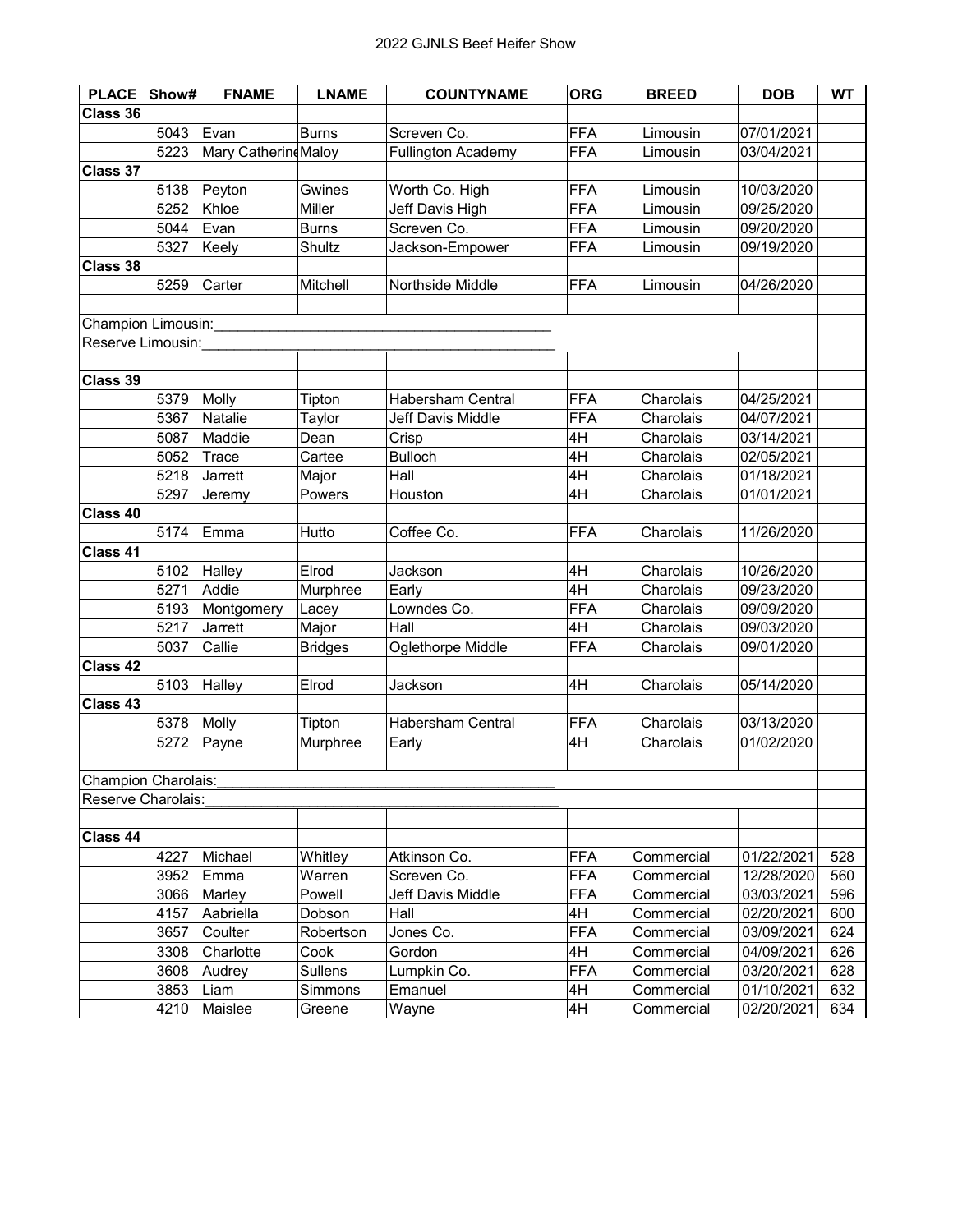| <b>PLACE</b> | Show# | <b>FNAME</b>                    | <b>LNAME</b>   | <b>COUNTYNAME</b>        | <b>ORG</b> | <b>BREED</b> | <b>DOB</b> | <b>WT</b> |
|--------------|-------|---------------------------------|----------------|--------------------------|------------|--------------|------------|-----------|
| Class 45     |       |                                 |                |                          |            |              |            |           |
|              | 3084  | Lainey                          | Long           | Jeff Davis Middle        | FFA        | Commercial   | 03/12/2021 | 642       |
|              | 4239  | William                         | Lollie         | Atkinson                 | 4H         | Commercial   | 03/25/2021 | 644       |
|              | 3292  | Kendall                         | Payne          | Oconee Co.               | <b>FFA</b> | Commercial   | 03/11/2021 | 648       |
|              | 1836  | Isabella                        | Lowe           | Pickens Co.              | FFA        | Commercial   | 03/17/2021 | 648       |
|              | 3609  | Cydnie                          | Wayne          | Lumpkin Co.              | <b>FFA</b> | Commercial   | 07/10/2020 | 652       |
|              | 2949  | Brynn                           | <b>Bradley</b> | Effingham CCA            | <b>FFA</b> | Commercial   | 03/03/2021 | 680       |
|              | 188   | Brooke                          | <b>Brevard</b> | Habersham                | 4H         | Commercial   | 03/14/2021 | 688       |
|              | 3112  | Preston                         | Hutto          | Coffee Middle            | <b>FFA</b> | Commercial   | 04/09/2021 | 700       |
|              | 3660  | Chesney                         | Gordon         | Jones Co.                | FFA        | Commercial   | 02/17/2021 | 702       |
| Class 46     |       |                                 |                |                          |            |              |            |           |
|              | 4228  | Kate                            | Medders        | Atkinson Co.             | <b>FFA</b> | Commercial   | 04/08/2021 | 712       |
|              | 3300  | Lexi                            | Pritchard      | Oconee Co.               | <b>FFA</b> | Commercial   | 02/05/2021 | 718       |
|              | 2924  | Chesney                         | Hamilton       | <b>Habersham Central</b> | <b>FFA</b> | Commercial   | 05/10/2021 | 718       |
|              | 4229  | Jessica                         | Whitley        | Atkinson Co.             | <b>FFA</b> | Commercial   | 10/24/2020 | 720       |
|              | 4496  | Lauren                          | Usry           | Jefferson Co.            | <b>FFA</b> | Commercial   | 02/27/2021 | 722       |
|              | 3406  | Luke                            | <b>Nichols</b> | Berrien Co. High         | <b>FFA</b> | Commercial   | 03/16/2021 | 724       |
|              | 4330  | Reid                            | White          | Cook Middle              | <b>FFA</b> | Commercial   | 03/05/2021 | 726       |
|              | 4466  | Roy                             | Walden         | North Hall               | <b>FFA</b> | Commercial   | 03/19/2021 | 730       |
|              | 2533  | Addison                         | <b>Bailey</b>  | Laurens                  | 4H         | Commercial   | 03/20/2021 | 748       |
| Class 47     |       |                                 |                |                          |            |              |            |           |
|              | 3404  | Owen                            | <b>Nichols</b> | Berrien Co. High         | <b>FFA</b> | Commercial   | 03/16/2021 | 750       |
|              | 2934  | Adam                            | Caudell        | <b>Habersham Central</b> | <b>FFA</b> | Commercial   | 04/15/2021 | 754       |
|              | 4188  | Jimmy                           | Pridgen        | Coffee Middle            | <b>FFA</b> | Commercial   | 03/20/2021 | 758       |
|              | 3901  | Libba                           | <b>Dykes</b>   | Colquitt                 | 4H         | Commercial   | 03/15/2021 | 768       |
|              | 3307  | Ally Jo                         | Cook           | Gordon                   | 4H         | Commercial   | 03/18/2021 | 776       |
|              | 3494  | Charlie                         | Pate           | Worth                    | 4H         | Commercial   | 02/20/2021 | 788       |
|              | 2765  | Rebekah                         | McElrath       | Gordon                   | 4H         | Commercial   | 01/16/2021 | 790       |
|              | 1062  | Mandy                           | Tanner         | Franklin Co. Middle      | <b>FFA</b> | Commercial   | 01/27/2021 | 800       |
|              | 2338  | Paislee                         | Garmon         | Upson                    | 4H         | Commercial   | 10/23/2021 | 800       |
|              |       |                                 |                |                          |            |              |            |           |
|              |       | Champion Division 1 Commercial: |                |                          |            |              |            |           |
|              |       | Reserve Division 1 Commercial:  |                |                          |            |              |            |           |
|              |       |                                 |                |                          |            |              |            |           |
| Class 48     |       |                                 |                |                          |            |              |            |           |
|              | 3115  | Josie                           | Grantham       | Coffee Middle            | <b>FFA</b> | Commercial   | 03/02/2021 | 802       |
|              | 3629  | Katie                           | Robinson       | Lumpkin Middle           | <b>FFA</b> | Commercial   | 04/08/2021 | 804       |
|              | 4142  | Hank                            | Miller         | Tift                     | 4H         | Commercial   | 01/16/2021 | 816       |
|              | 3849  | Chandler                        | Thompson       | Tift Co.                 | <b>FFA</b> | Commercial   | 04/01/2021 | 822       |
|              | 2919  | Ansley                          | Segars         | Habersham Central        | <b>FFA</b> | Commercial   | 05/01/2021 | 830       |
|              | 4143  | Hank                            | Miller         | Tift                     | 4H         | Commercial   | 04/05/2021 | 834       |
|              | 3624  | Lee                             | Cox            | Lumpkin Middle           | <b>FFA</b> | Commercial   | 01/31/2021 | 840       |
|              | 3113  | Jimmy                           | Pridgen        | Coffee Middle            | <b>FFA</b> | Commercial   | 04/04/2021 | 844       |
| Class 49     |       |                                 |                |                          |            |              |            |           |
|              | 4549  | Christie                        | Deariso        | Colquitt Co.             | <b>FFA</b> | Commercial   | 11/11/2020 | 856       |
|              | 3250  | Colby                           | Combs          | North West Whitfield     | <b>FFA</b> | Commercial   | 02/28/2021 | 856       |
|              | 4214  | Calhoun                         | Richardson     | Miller                   | 4H         | Commercial   | 02/01/2021 | 858       |
|              | 3611  | Carver                          | <b>Bailey</b>  | Lumpkin Co.              | <b>FFA</b> | Commercial   | 12/06/2021 | 860       |
|              | 2339  | Kylee                           | Campbell       | Lamar                    | 4H         | Commercial   | 10/06/2020 | 864       |
|              | 477   | Mabrey                          | Wheeler        | Upson                    | 4H         | Commercial   | 12/20/2020 | 868       |
|              | 3154  | Dustin                          | <b>Brannen</b> | Screven Co.              | <b>FFA</b> | Commercial   | 01/20/2021 | 868       |
|              | 3306  | Rebekah                         | McElrath       | Gordon                   | 4H         | Commercial   | 03/01/2021 | 878       |
|              | 3800  | Eric                            | Ashworth       | Banks Co. High           | <b>FFA</b> | Commercial   | 11/07/2020 | 880       |
|              | 4368  | Addison                         | Fuchs          | Perry High               | <b>FFA</b> | Commercial   | 11/01/2020 | 884       |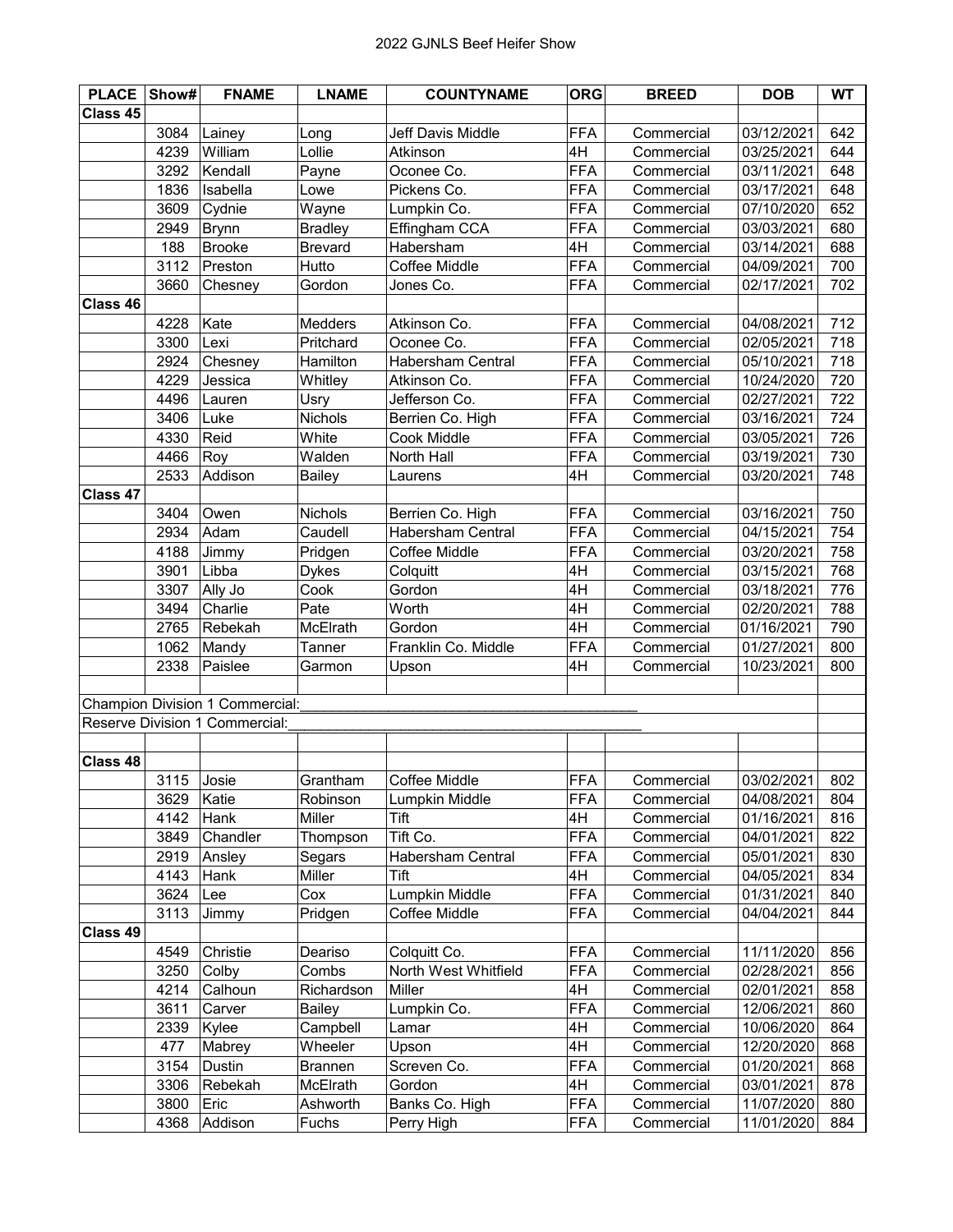| Show# | <b>FNAME</b>      | <b>LNAME</b>                   | <b>COUNTYNAME</b>               | <b>ORG</b> | <b>BREED</b> | <b>DOB</b> | <b>WT</b> |
|-------|-------------------|--------------------------------|---------------------------------|------------|--------------|------------|-----------|
|       |                   |                                |                                 |            |              |            |           |
|       |                   |                                |                                 |            |              |            |           |
| 4341  | Elizabeth         | Ausley                         | Seminole Co.                    | <b>FFA</b> | Commercial   | 04/04/2021 | 886       |
| 4467  | Alexis            | Lyle                           | North Hall                      | <b>FFA</b> | Commercial   | 03/16/2021 | 888       |
| 4261  | Elizibeth         | Dean                           | Rockmart                        | <b>FFA</b> | Commercial   | 01/27/2021 | 890       |
| 1402  | John Haven        | Stalvey                        | Berrien Co. High                | <b>FFA</b> | Commercial   | 11/02/2020 | 892       |
| 4170  | Maggie            | <b>Brown</b>                   | Hawkinsville                    | <b>FFA</b> | Commercial   | 12/09/2020 | 892       |
| 1404  | Mckenzie          | <b>Branch</b>                  | Ben Hill Middle                 | <b>FFA</b> | Commercial   | 02/02/2021 | 900       |
| 4464  | Merritt           | Gilmer                         | North Hall                      | <b>FFA</b> | Commercial   | 03/12/2021 | 912       |
| 3804  | Lilly             | Hamby                          | Stephens Co. High               | <b>FFA</b> | Commercial   | 02/15/2021 | 914       |
| 3152  | <b>Jay Conley</b> | Smith                          | Screven                         | 4H         | Commercial   | 01/26/2021 | 916       |
|       |                   |                                |                                 |            |              |            |           |
| 3235  | Paige             | Lyle                           | Houston                         | 4H         | Commercial   | 10/05/2020 | 924       |
| 4465  | Chloe             | Hinchliffe                     | North Hall                      | <b>FFA</b> | Commercial   | 12/10/2020 | 926       |
| 3248  | <b>Brintlie</b>   | <b>Flowers</b>                 | North West Whitfield            | <b>FFA</b> | Commercial   | 01/18/2021 | 926       |
| 4015  | Ava               | Wright                         | <b>Washington Wilkes</b>        | <b>FFA</b> | Commercial   | 03/07/2021 | 928       |
| 4462  | Gage              | Medlin                         | East Hall High                  | <b>FFA</b> | Commercial   | 11/04/2020 | 934       |
| 3340  | Wyatt             | Thompson                       | Colquitt Co.                    | <b>FFA</b> | Commercial   | 09/04/2020 | 942       |
| 4301  | Norah             | Gideon                         | Effingham Co. High              | <b>FFA</b> | Commercial   | 01/13/2021 | 942       |
| 4211  | Colton            | Richardson                     | Miller                          | 4H         | Commercial   | 10/16/2020 | 948       |
|       |                   |                                |                                 |            |              |            |           |
| 1401  | Ally              | Moore                          | Thomas Co Central               | FFA        | Commercial   | 05/15/2020 | 954       |
| 4418  | Triston           | Smith                          | North Hall                      | <b>FFA</b> | Commercial   | 10/02/2020 | 954       |
| 3528  | Austin            | Greninger                      | Jasper Co.                      | <b>FFA</b> | Commercial   | 01/31/2021 | 954       |
| 3054  | Meadow            | Joseph                         | Newton                          | 4H         | Commercial   | 05/25/2021 | 954       |
| 1467  | Abbey             | <b>Barnes</b>                  | <b>Baconton Charter</b>         | <b>FFA</b> | Commercial   | 02/24/2021 | 960       |
| 3043  | Allison           | Smith                          | Effingham Co. High              | <b>FFA</b> | Commercial   | 01/05/2021 | 962       |
| 3828  | Nataleigh         | Belcher                        | ECI                             | <b>FFA</b> | Commercial   | 12/07/2020 | 966       |
| 4337  | McKenzie          | Wright                         | Worth                           | 4H         | Commercial   | 01/29/2021 | 972       |
| 3489  | Jacob             | Sheriff                        | Stephens Co. High               | <b>FFA</b> | Commercial   | 09/03/2020 | 978       |
| 4548  | Chloe             | <b>Boling</b>                  | Banks Co. High                  | <b>FFA</b> | Commercial   | 11/03/2020 | 986       |
|       |                   |                                |                                 |            |              |            |           |
|       |                   |                                |                                 |            |              |            |           |
|       |                   |                                |                                 |            |              |            |           |
|       |                   |                                |                                 |            |              |            |           |
|       |                   | Reserve Division 2 Commercial: | Champion Division 2 Commercial: |            |              |            |           |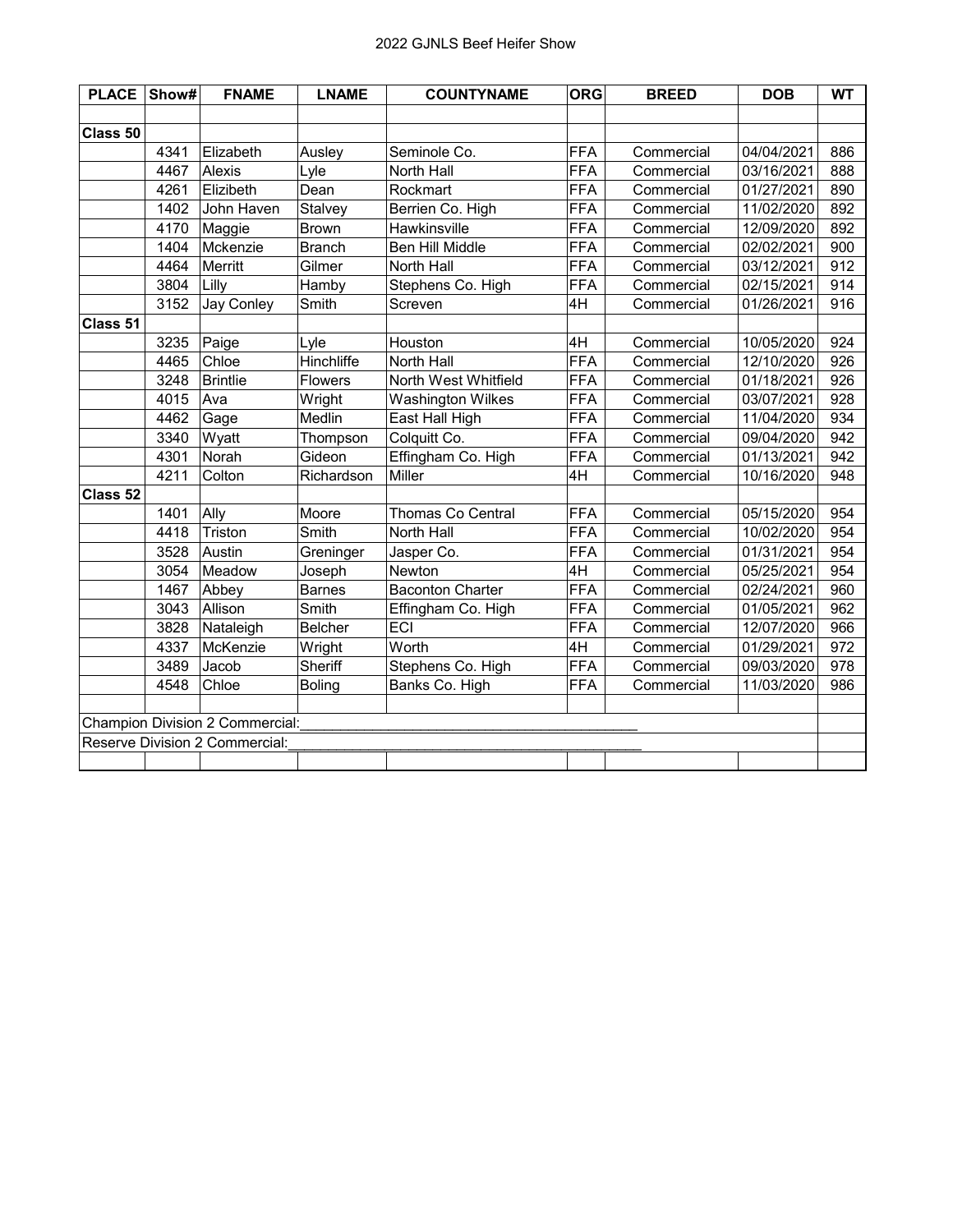| <b>PLACE</b> | Show# | <b>FNAME</b>        | <b>LNAME</b>   | <b>COUNTYNAME</b>    | <b>ORG</b> | <b>BREED</b> | <b>DOB</b> | <b>WT</b> |
|--------------|-------|---------------------|----------------|----------------------|------------|--------------|------------|-----------|
| Class 53     |       |                     |                |                      |            |              |            |           |
|              | 3582  | Will                | Collins        | <b>Shiver Middle</b> | <b>FFA</b> | Commercial   | 09/24/2020 | 988       |
|              | 2169  | Annale              | Claxton        | Jeff Davis High      | <b>FFA</b> | Commercial   | 01/04/2021 | 992       |
|              | 3962  | Tanna               | Mock           | Screven              | 4H         | Commercial   | 10/20/2020 | 998       |
|              | 2040  | Savannah            | Pickelsimer    | Union Co.            | <b>FFA</b> | Commercial   | 09/15/2020 | 1000      |
|              | 3954  | MiKayla             | McDonough      | Screven              | 4H         | Commercial   | 09/10/2020 | 1005      |
|              | 4546  | Maggie              | Anderson       | Wayne                | 4H         | Commercial   | 09/15/2020 | 1015      |
|              | 3236  | David               | Neblett        | Peach Co.            | <b>FFA</b> | Commercial   | 09/18/2020 | 1015      |
|              | 2646  | Andrew              | Tate           | Jeff Davis           | 4H         | Commercial   | 01/10/2021 | 1020      |
| Class 54     |       |                     |                |                      |            |              |            |           |
|              | 4092  | Gage                | Wright         | Wilkes               | 4H         | Commercial   | 10/22/2020 | 1025      |
|              | 4267  | Haley               | Mcdowell       | Rockmart             | <b>FFA</b> | Commercial   | 11/11/2020 | 1025      |
|              | 3060  | Luke                | Almand         | Newton               | 4H         | Commercial   | 12/17/2020 | 1025      |
|              | 4367  | Aurmoni             | Robertson      | Perry High           | <b>FFA</b> | Commercial   | 10/01/2020 | 1030      |
|              | 3400  | Alley               | <b>Staines</b> | Berrien Co. Middle   | <b>FFA</b> | Commercial   | 10/14/2020 | 1030      |
|              | 4550  | Sydney              | Holcomb        | Oglethorpe Co.       | <b>FFA</b> | Commercial   | 12/12/2020 | 1030      |
|              | 2958  | Haley               | Harbin         | Effingham Co. Middle | <b>FFA</b> | Commercial   | 12/29/2020 | 1030      |
|              | 4140  | Lily                | <b>Baldree</b> | Cook                 | 4H         | Commercial   | 09/13/2020 | 1045      |
|              | 4365  | Anna Lee            | Raines         | Perry High           | FFA        | Commercial   | 01/10/2021 | 1045      |
|              | 2920  | Hunter              | <b>Brevard</b> | Wilbanks Middle      | <b>FFA</b> | Commercial   | 10/01/2021 | 1045      |
| Class 55     |       |                     |                |                      |            |              |            |           |
|              | 3263  | Chase               | Cofield        | Dawson Co.           | <b>FFA</b> | Commercial   | 12/15/2020 | 1050      |
|              | 1901  | <b>Brooks</b>       | Franklin       | Jackson-Empower      | <b>FFA</b> | Commercial   | 10/26/2020 | 1055      |
|              | 4409  | Shelby              | <b>Branch</b>  | Irwin Co.            | <b>FFA</b> | Commercial   | 05/10/2020 | 1060      |
|              | 4410  | Shelby              | <b>Branch</b>  | Irwin Co.            | <b>FFA</b> | Commercial   | 05/19/2020 | 1060      |
|              | 3970  | Kaden               | Williamson     | Screven Co.          | <b>FFA</b> | Commercial   | 10/22/2020 | 1060      |
|              | 3604  | Cadence             | Grulla         | Lumpkin Middle       | <b>FFA</b> | Commercial   | 10/29/2020 | 1060      |
|              | 3870  | Mindy               | Shattles       | Seminole             | 4H         | Commercial   | 11/04/2020 | 1070      |
|              | 3605  | Levi                | Moss           | Lumpkin Co.          | <b>FFA</b> | Commercial   | 12/12/2020 | 1070      |
|              | 4431  | <b>Brooke</b>       | Hewell         | East Hall High       | <b>FFA</b> | Commercial   | 12/21/2020 | 1070      |
| Class 56     |       |                     |                |                      |            |              |            |           |
|              | 3530  | Connie              | Jenkins        | Jasper Co.           | <b>FFA</b> | Commercial   | 03/06/2020 | 1075      |
|              | 2923  | Lillian             | Sheker         | Habersham Central    | <b>FFA</b> | Commercial   | 02/21/2021 | 1085      |
|              | 3409  | Bella               | Townson        | Tift Co.             | <b>FFA</b> | Commercial   | 10/01/2020 | 1090      |
|              | 4156  | Lauren              | Dowdy          | Hall                 | 4H         | Commercial   | 10/15/2020 | 1090      |
|              | 4183  | Preston             | Hutto          | Coffee Middle        | <b>FFA</b> | Commercial   | 11/27/2020 | 1090      |
|              | 3521  | John                | Williams       | Jasper Co.           | <b>FFA</b> | Commercial   | 12/12/2020 | 1095      |
|              | 4491  | Eli                 | Baldwin        | T. J. Elder Middle   | <b>FFA</b> | Commercial   | 02/02/2021 | 1105      |
|              | 4444  | Keaton              | Shultz         | Jackson              | 4H         | Commercial   | 10/02/2020 | 1115      |
|              | 3844  | <b>Charlee Anne</b> | Walls          | Tift Co.             | <b>FFA</b> | Commercial   | 01/18/2021 | 1115      |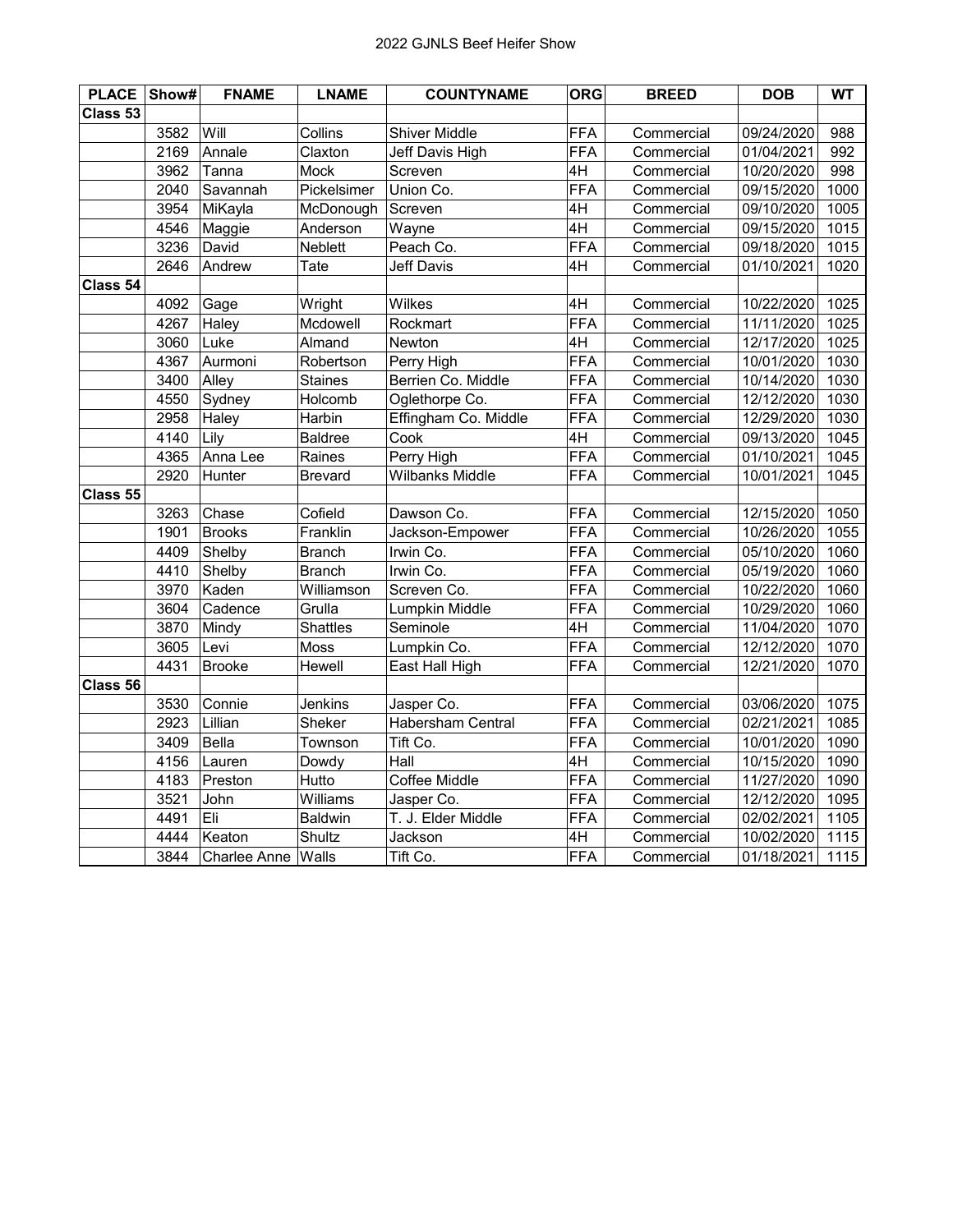| <b>PLACE</b> | Show# | <b>FNAME</b>                    | <b>LNAME</b>   | <b>COUNTYNAME</b>        | <b>ORG</b> | <b>BREED</b> | <b>DOB</b> | <b>WT</b> |
|--------------|-------|---------------------------------|----------------|--------------------------|------------|--------------|------------|-----------|
| Class 57     |       |                                 |                |                          |            |              |            |           |
|              | 3299  | Mccall                          | Woodruff       | Oconee Co.               | <b>FFA</b> | Commercial   | 04/04/2020 | 1125      |
|              | 3583  | Will                            | Collins        | <b>Shiver Middle</b>     | <b>FFA</b> | Commercial   | 09/27/2020 | 1125      |
|              | 2255  | Braylee                         | Almand         | Newton                   | 4H         | Commercial   | 10/18/2020 | 1125      |
|              | 3823  | Jadon                           | White          | Monroe                   | 4H         | Commercial   | 10/25/2020 | 1130      |
|              | 3363  | Shelby                          | Lynn           | North Hall               | <b>FFA</b> | Commercial   | 02/07/2020 | 1145      |
|              | 4182  | Kinsley                         | Wooten         | Coffee Co.               | <b>FFA</b> | Commercial   | 05/26/2020 | 1145      |
|              | 3895  | Maggie                          | Moon           | Madison Co.              | <b>FFA</b> | Commercial   | 10/02/2020 | 1155      |
|              | 3772  | Khloe                           | Miller         | Jeff Davis High          | <b>FFA</b> | Commercial   | 01/02/2020 | 1160      |
|              | 3584  | Lindsay                         | <b>Sellers</b> | Cairo                    | <b>FFA</b> | Commercial   | 09/20/2020 | 1160      |
|              | 4112  | Grace                           | Johns          | Gordon                   | 4H         | Commercial   | 10/03/2020 | 1160      |
|              |       |                                 |                |                          |            |              |            |           |
|              |       | Champion Division 3 Commercial: |                |                          |            |              |            |           |
|              |       | Reserve Division 3 Commercial:  |                |                          |            |              |            |           |
|              |       |                                 |                |                          |            |              |            |           |
| Class 58     |       |                                 |                |                          |            |              |            |           |
|              | 3233  | Jackson                         | Wells          | Peach Co.                | <b>FFA</b> | Commercial   | 10/02/2020 | 1165      |
|              | 3234  | Ryianna                         | Wells          | Peach Co.                | <b>FFA</b> | Commercial   | 11/28/2020 | 1165      |
|              | 3606  | Sam                             | Jarrard        | Lumpkin Co.              | <b>FFA</b> | Commercial   | 10/10/2020 | 1170      |
|              | 2375  | Luke                            | Mobley         | Colquitt Co.             | <b>FFA</b> | Commercial   | 10/15/2020 | 1180      |
|              | 3610  | Landon                          | Caldwell       | Lumpkin Co.              | <b>FFA</b> | Commercial   | 06/09/2020 | 1190      |
|              | 1455  | Macey                           | South          | Upson-Lee High           | <b>FFA</b> | Commercial   | 08/01/2020 | 1190      |
|              | 207   | Alycia                          | Gomes          | <b>Habersham Central</b> | <b>FFA</b> | Commercial   | 03/20/2020 | 1225      |
| Class 59     |       |                                 |                |                          |            |              |            |           |
|              | 4052  | Autrey                          | Stalvey        | Berrien Co. Middle       | <b>FFA</b> | Commercial   | 04/04/2020 | 1230      |
|              | 4329  | Reid                            | White          | Cook Middle              | <b>FFA</b> | Commercial   | 09/15/2020 | 1230      |
|              | 2825  | Ryley                           | Harris         | Wilcox Co.               | <b>FFA</b> | Commercial   | 10/12/2020 | 1230      |
|              | 3791  | Chloe                           | <b>Boling</b>  | Banks Co. High           | <b>FFA</b> | Commercial   | 03/27/2020 | 1235      |
|              | 3984  | Hadley                          | Floyd          | Franklin                 | 4H         | Commercial   | 09/04/2020 | 1235      |
|              | 2454  | Landon                          | Fletcher       | Tift                     | 4H         | Commercial   | 08/07/2020 | 1255      |
|              | 4545  | Keely                           | Shultz         | Jackson-Empower          | <b>FFA</b> | Commercial   | 09/01/2020 | 1260      |
|              | 3493  | McKenzie                        | Wright         | Worth                    | 4H         | Commercial   | 05/29/2020 | 1265      |
|              | 4263  | Kamdyn                          | Woods          | Polk                     | 4H         | Commercial   | 07/20/2020 | 1265      |
|              | 3883  | Bella                           | Chandler       | Jackson-Empower          | <b>FFA</b> | Commercial   | 05/31/2020 | 1270      |
| Class 60     |       |                                 |                |                          |            |              |            |           |
|              |       | 2290 Martina                    | Alley          | Madison Co.              | <b>FFA</b> | Commercial   | 04/08/2020 | 1295      |
|              | 3633  | Kayla                           | LeCroy         | Floyd                    | 4H         | Commercial   | 02/14/2020 | 1300      |
|              | 3034  | Cora                            | Crews          | <b>Brantley Middle</b>   | <b>FFA</b> | Commercial   | 09/01/2020 | 1300      |
|              | 3082  | Tucker                          | Rigdon         | Jeff Davis High          | <b>FFA</b> | Commercial   | 10/15/2020 | 1300      |
|              | 3944  | Colleen                         | Barber         | Ware Co.                 | <b>FFA</b> | Commercial   | 11/07/2020 | 1320      |
|              | 4258  | Emma                            | Harris         | Wilcox Co.               | <b>FFA</b> | Commercial   | 10/08/2020 | 1335      |
|              | 1558  | Caden                           | Alley          | Tift                     | 4H         | Commercial   | 11/12/2020 | 1350      |
|              | 3414  | <b>Trace</b>                    | Lamberth       | Mitchell                 | 4H         | Commercial   | 04/10/2020 | 1355      |
|              | 2605  | Maelee                          | Dean           | Crisp                    | 4H         | Commercial   | 08/22/2020 | 1370      |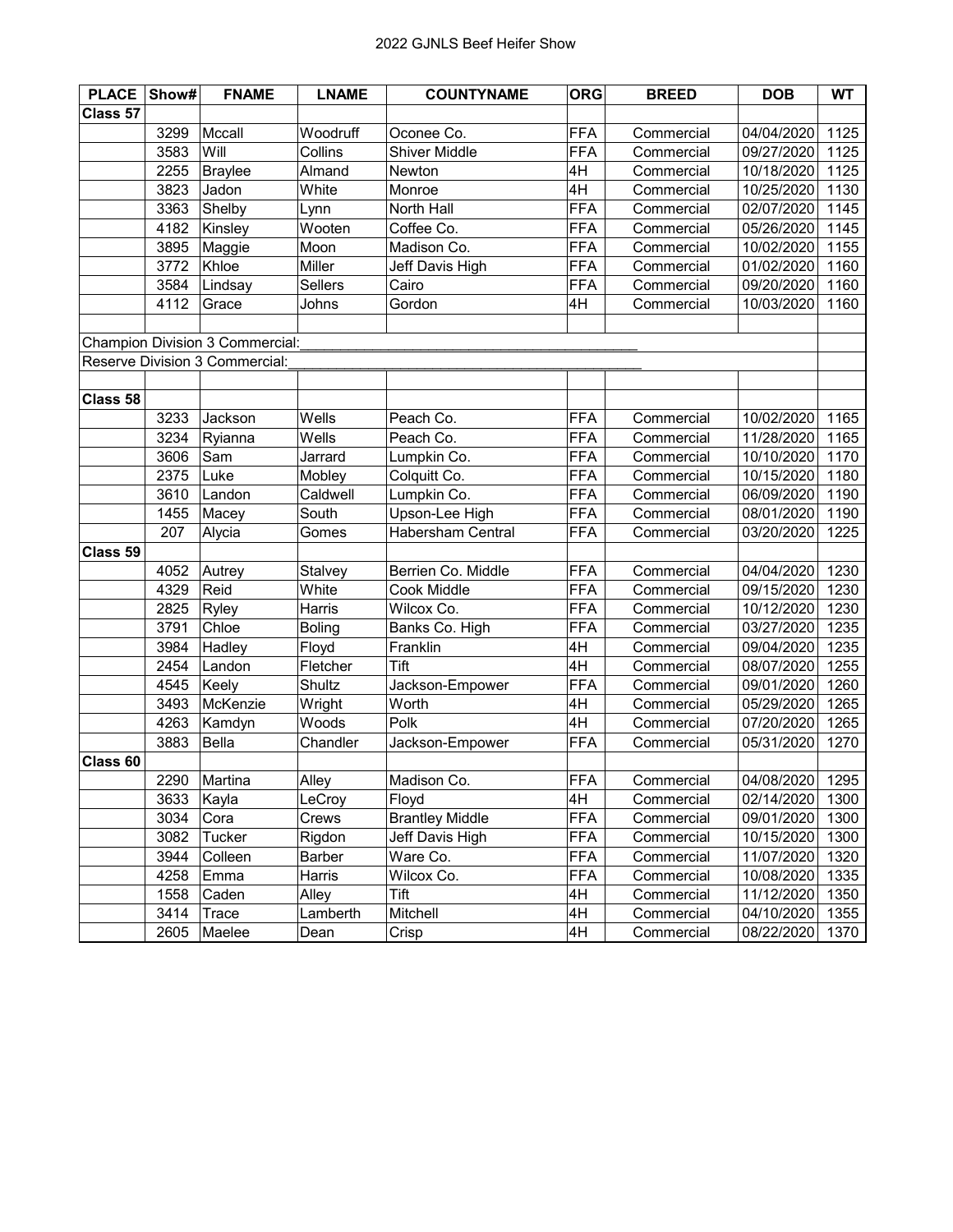| <b>PLACE</b>                | Show# | <b>FNAME</b>                    | <b>LNAME</b>   | <b>COUNTYNAME</b>              | <b>ORG</b> | <b>BREED</b> | <b>DOB</b> | <b>WT</b> |
|-----------------------------|-------|---------------------------------|----------------|--------------------------------|------------|--------------|------------|-----------|
| Class 61                    |       |                                 |                |                                |            |              |            |           |
|                             | 3529  | Trent                           | <b>Bruce</b>   | Jasper Co.                     | <b>FFA</b> | Commercial   | 02/29/2020 | 1375      |
|                             | 2917  | Emma                            | Holland        | Habersham Central              | <b>FFA</b> | Commercial   | 03/04/2020 | 1375      |
|                             | 3755  | Jaleigh                         | Hurst          | Thomas                         | 4H         | Commercial   | 03/08/2020 | 1400      |
|                             | 3622  | Jacob                           | Hardin         | Lumpkin Middle                 | <b>FFA</b> | Commercial   | 03/03/2020 | 1420      |
|                             | 2935  | Emily                           | Gattis         | Habersham                      | 4H         | Commercial   | 04/30/2020 | 1420      |
|                             | 3963  | Stormie                         | Rackley        | Screven Co.                    | <b>FFA</b> | Commercial   | 03/27/2020 | 1430      |
|                             | 206   | <b>Drew</b>                     | Maney          | Habersham Central              | <b>FFA</b> | Commercial   | 02/09/2020 | 1455      |
|                             | 4101  | John Wesley                     | Sheffield      | Hawkinsville                   | <b>FFA</b> | Commercial   | 08/12/2020 | 1475      |
|                             | 4032  | Cooper                          | Edge           | Banks Co. Middle               | <b>FFA</b> | Commercial   | 03/01/2020 | 1485      |
|                             | 2292  | Maggie                          | Moon           | Madison Co.                    | <b>FFA</b> | Commercial   | 03/02/2020 | 1500      |
|                             |       |                                 |                |                                |            |              |            |           |
|                             |       | Champion Division 4 Commercial: |                |                                |            |              |            |           |
|                             |       | Reserve Division 4 Commercial:  |                |                                |            |              |            |           |
|                             |       |                                 |                |                                |            |              |            |           |
| <b>Champion Commercial:</b> |       |                                 |                |                                |            |              |            |           |
| Reserve Commercial:         |       |                                 |                |                                |            |              |            |           |
|                             |       |                                 |                |                                |            |              |            |           |
| Class 62                    |       |                                 |                |                                |            |              |            |           |
|                             | 5006  | Caden                           | Alley          | Tift                           | 4H         | Angus        | 07/12/2021 |           |
|                             | 5058  | Kalyn                           | Chambers       | North West Whitfield           | <b>FFA</b> | Angus        | 05/26/2021 |           |
|                             | 5300  | Lexi                            | Pritchard      | Oconee Co.                     | <b>FFA</b> | Angus        | 05/04/2021 |           |
|                             | 5284  | Savannah                        | Page           | Jackson-Empower                | <b>FFA</b> | Angus        | 05/02/2021 |           |
|                             | 5220  | Madeline                        | Maloy          | Fullington Academy             | <b>FFA</b> | Angus        | 04/21/2021 |           |
|                             | 5208  | Hallie                          | Lott           | Coffee Co.                     | <b>FFA</b> | Angus        | 04/10/2021 |           |
|                             | 5230  | Joseph                          | Marks          | Indian Creek Middle School FFA |            | Angus        | 4/7/2021   |           |
| Class <sub>63</sub>         |       |                                 |                |                                |            |              |            |           |
|                             | 5183  | Meadow                          | Joseph         | Newton                         | 4H         | Angus        | 03/26/2021 |           |
|                             | 5080  | Jesse                           | Cronic         | Jackson-Empower                | <b>FFA</b> | Angus        | 03/20/2021 |           |
|                             | 5281  | Carson                          | Page           | Jackson                        | 4H         | Angus        | 03/10/2021 |           |
|                             | 5317  | Ansley                          | Segars         | Habersham Central              | <b>FFA</b> | Angus        | 03/08/2021 |           |
|                             | 5353  | Abby                            | Suarez         | Oconee Co.                     | <b>FFA</b> | Angus        | 03/03/2021 |           |
|                             | 5016  | Ella                            | <b>Baker</b>   | Coffee Middle                  | <b>FFA</b> | Angus        | 03/02/2021 |           |
|                             | 5192  | Kaylee                          | Kokinda        | Walker                         | 4H         | Angus        | 03/02/2021 |           |
|                             | 5036  | Callie                          | <b>Bridges</b> | Oglethorpe Middle              | <b>FFA</b> | Angus        | 03/01/2021 |           |
| Class 64                    |       |                                 |                |                                |            |              |            |           |
|                             | 5202  | Alyssa                          | Lechelt        | Lumpkin Co.                    | <b>FFA</b> | Angus        | 02/04/2021 |           |
|                             | 5176  | Angel                           | Jarrell        | <b>Telfair</b>                 | 4H         | Angus        | 01/25/2021 |           |
|                             | 5362  | Ellie                           | Taylor         | Berrien Co. High               | <b>FFA</b> | Angus        | 01/22/2021 |           |
|                             | 5370  | Blaine                          | Terry          | Floyd                          | 4H         | Angus        | 01/19/2021 |           |
|                             | 5386  | Nora                            | White          | Cook                           | 4H         | Angus        | 01/19/2021 |           |
|                             | 5000  | Kaylie                          | Adams          | Denmark                        | <b>FFA</b> | Angus        | 01/17/2021 |           |
|                             | 5346  | Henry                           | Stone          | Lowndes Middle                 | <b>FFA</b> | Angus        | 1/12/2021  |           |
|                             | 5316  | Ansley                          | Segars         | <b>Habersham Central</b>       | <b>FFA</b> | Angus        | 01/10/2021 |           |
|                             | 5159  | Emma                            | Holland        | <b>Habersham Central</b>       | <b>FFA</b> | Angus        | 01/07/2021 |           |
|                             | 5015  | Ella                            | Baker          | Coffee Middle                  | <b>FFA</b> | Angus        | 01/05/2021 |           |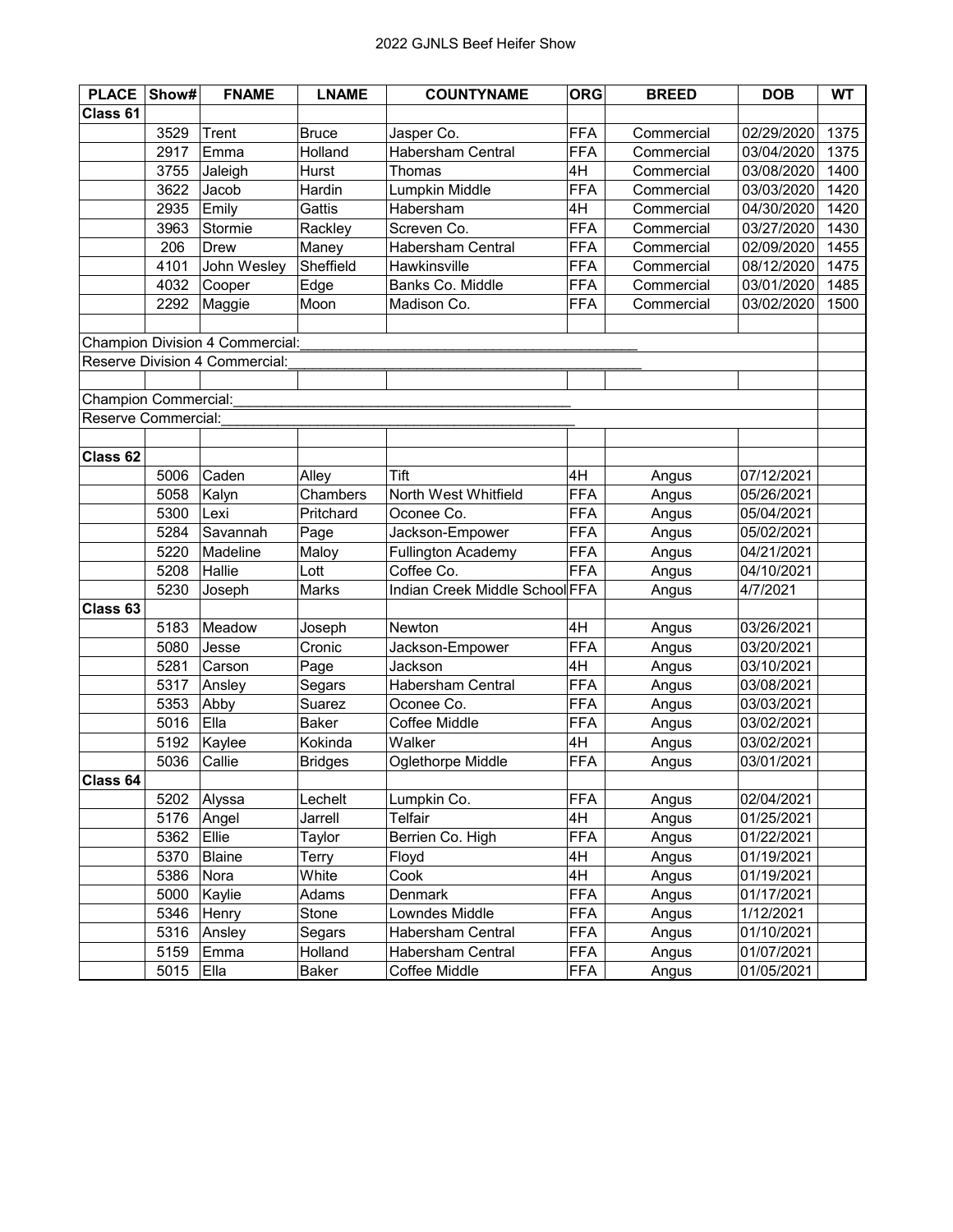| <b>PLACE</b>        | Show# | <b>FNAME</b>  | <b>LNAME</b>   | <b>COUNTYNAME</b>    | <b>ORG</b> | <b>BREED</b> | <b>DOB</b> | <b>WT</b> |
|---------------------|-------|---------------|----------------|----------------------|------------|--------------|------------|-----------|
| Class <sub>65</sub> |       |               |                |                      |            |              |            |           |
|                     | 5127  | Raegan        | Gilbert        | Banks Co. High       | <b>FFA</b> | Angus        | 12/26/2020 |           |
|                     | 5375  | Henry         | Throne         | Oglethorpe Co.       | <b>FFA</b> | Angus        | 12/19/2020 |           |
|                     | 5064  | Landon        | Clark          | Hall                 | 4H         | Angus        | 12/09/2020 |           |
|                     | 5262  | Riley         | Moon           | Madison              | 4H         | Angus        | 11/19/2020 |           |
|                     | 5249  | Naomi         | McPeake        | Oglethorpe           | 4H         | Angus        | 11/05/2020 |           |
|                     | 5287  | Emmagrace     | Pankey         | Dawson Co.           | <b>FFA</b> | Angus        | 11/05/2020 |           |
|                     | 5205  | Colton        | Lindsey        | Oglethorpe Co.       | <b>FFA</b> | Angus        | 11/04/2020 |           |
|                     | 5072  | Emily         | Cox            | Dawson               | 4H         | Angus        | 11/03/2020 |           |
|                     | 5331  | Jessica       | <b>Silvers</b> | Dawson Co.           | <b>FFA</b> | Angus        | 11/02/2020 |           |
| Class 66            |       |               |                |                      |            |              |            |           |
|                     | 5067  | Callie        | Cleveland      | Dawson Co.           | <b>FFA</b> | Angus        | 10/29/2020 |           |
|                     | 5030  | Dustin        | <b>Brannen</b> | Screven Co.          | <b>FFA</b> | Angus        | 10/22/2020 |           |
|                     | 5188  | Gracie        | Kinnard        | Carroll              | 4H         | Angus        | 10/20/2020 |           |
|                     | 5059  | Kalyn         | Chambers       | North West Whitfield | <b>FFA</b> | Angus        | 10/18/2020 |           |
|                     | 5031  | Carson        | Branson        | Dawson Co.           | <b>FFA</b> | Angus        | 10/17/2020 |           |
|                     | 5079  | Jesse         | Cronic         | Jackson-Empower      | <b>FFA</b> | Angus        | 10/08/2020 |           |
|                     | 5376  | Henry         | Throne         | Oglethorpe Co.       | <b>FFA</b> | Angus        | 10/04/2020 |           |
|                     | 5112  | Tanner        | Foster         | Banks Co. High       | <b>FFA</b> | Angus        | 10/02/2020 |           |
|                     | 5069  | Gabby         | Cole           | Franklin Co. Middle  | <b>FFA</b> | Angus        | 09/24/2020 |           |
|                     | 5361  | Ellie         | Taylor         | Berrien Co. High     | <b>FFA</b> | Angus        | 09/22/2020 |           |
|                     | 5369  | <b>Blaine</b> | Terry          | Floyd                | 4H         | Angus        | 09/22/2020 |           |
|                     | 5239  | Marley        | McConnell      | Habersham            | 4H         | Angus        | 09/18/2020 |           |
|                     | 5380  | Josey         | Tolbert        | Franklin             | 4H         | Angus        | 09/13/2020 |           |
|                     | 5318  | Haynes        | Sell           | Screven Co.          | <b>FFA</b> | Angus        | 09/11/2020 |           |
| Class 67            |       |               |                |                      |            |              |            |           |
|                     | 5207  | Hallie        | Lott           | Coffee Co.           | <b>FFA</b> | Angus        | 07/17/2020 |           |
| Class 68            |       |               |                |                      |            |              |            |           |
|                     | 5129  | Raegan        | Gilbert        | Banks Co. High       | <b>FFA</b> | Angus        | 05/15/2020 |           |
|                     | 5137  | Peyton        | Gwines         | Worth Co. High       | <b>FFA</b> | Angus        | 05/10/2020 |           |
|                     | 5360  | Ellie         | Taylor         | Berrien Co. High     | <b>FFA</b> | Angus        | 05/09/2020 |           |
| Class 69            |       |               |                |                      |            |              |            |           |
|                     | 5078  | Jesse         | Cronic         | Jackson-Empower      | <b>FFA</b> | Angus        | 03/30/2020 |           |
|                     | 5062  | Bella         | Chandler       | Jackson-Empower      | <b>FFA</b> | Angus        | 03/15/2020 |           |
|                     | 5110  | Ashlyn        | Floyd          | Hart Co.             | <b>FFA</b> | Angus        | 02/10/2020 |           |
|                     |       | 5296 Harrison | Powell         | Colquitt Co.         | <b>FFA</b> | Angus        | 02/01/2020 |           |
|                     | 5345  | Henry         | Stone          | Lowndes Middle       | <b>FFA</b> | Angus        | 01/30/2020 |           |
|                     | 5077  | Jesse         | Cronic         | Jackson-Empower      | <b>FFA</b> | Angus        | 01/03/2020 |           |
|                     |       |               |                |                      |            |              |            |           |
| Champion Angus:     |       |               |                |                      |            |              |            |           |
| Reserve Angus:      |       |               |                |                      |            |              |            |           |
|                     |       |               |                |                      |            |              |            |           |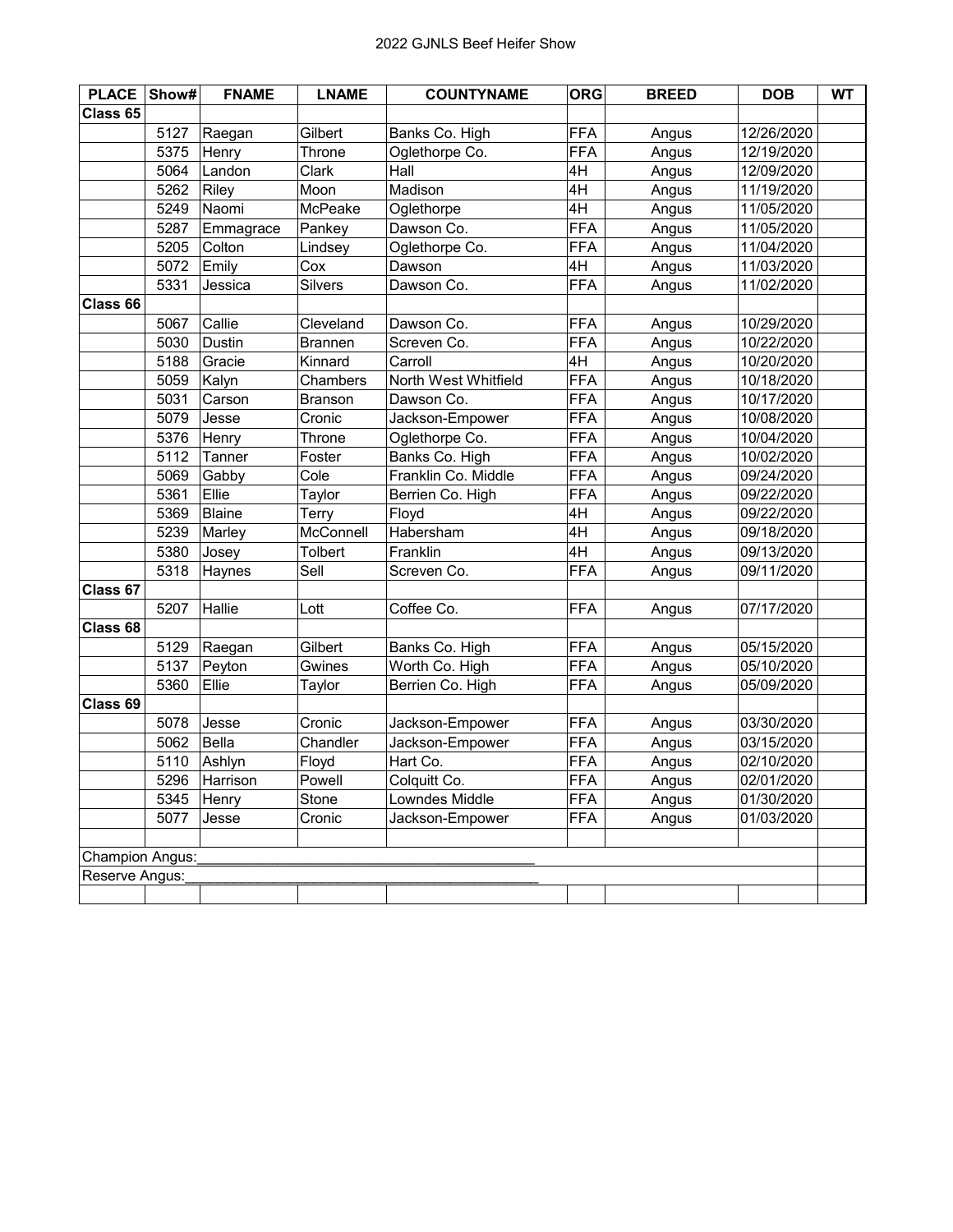| <b>PLACE Show#</b> |            | <b>FNAME</b> | <b>LNAME</b>           | <b>COUNTYNAME</b>       | <b>ORG</b> | <b>BREED</b> | <b>DOB</b> | <b>WT</b> |
|--------------------|------------|--------------|------------------------|-------------------------|------------|--------------|------------|-----------|
| Class 70           |            |              |                        |                         |            |              |            |           |
|                    | 5397       | Ky           | Alford                 | Elbert                  | 4H         | Hereford     | 04/04/2021 |           |
|                    | 5113       | Caleigh      | Fowler                 | Franklin                | 4H         | Hereford     | 04/01/2021 |           |
|                    | 5115       | Hess         | Fowler                 | Franklin                | 4H         | Hereford     | 03/29/2021 |           |
|                    | 5163       | Joleigh      | Hulsey                 | Berrien                 | 4H         | Hereford     | 03/24/2021 |           |
|                    | 5372       | Lexi         | Terry                  | Floyd                   | 4H         | Hereford     | 03/20/2021 |           |
|                    | 5162       | Rex          | Hughes                 | Wilcox Co.              | <b>FFA</b> | Hereford     | 03/13/2021 |           |
|                    | 5161       | Luke         | Hughes                 | Wilcox Co.              | <b>FFA</b> | Hereford     | 03/10/2021 |           |
|                    | 5169       | Kylie        | Hurd                   | Gordon                  | 4H         | Hereford     | 03/01/2021 |           |
| Class 71           |            |              |                        |                         |            |              |            |           |
|                    | 5373       | Lexi         | Terry                  | Floyd                   | 4H         | Hereford     | 02/25/2021 |           |
|                    | 5010       | Eric         | Ashworth               | Banks Co. High          | <b>FFA</b> | Hereford     | 02/18/2021 |           |
|                    | 5298       | Jeremy       | Powers                 | Houston                 | 4H         | Hereford     | 02/16/2021 |           |
|                    | 5156       | Sydney       | Holcomb                | Oglethorpe Co.          | <b>FFA</b> | Hereford     | 02/05/2021 |           |
|                    | 5329       | Dallas       | Sills                  | White Co. High          | <b>FFA</b> | Hereford     | 02/01/2021 |           |
|                    | 5214       | Luke         | Lynn                   | Winder-Barrow           | <b>FFA</b> | Hereford     | 01/21/2021 |           |
|                    | 5170       | Kylie        | Hurd                   | Gordon                  | 4H         | Hereford     | 01/07/2021 |           |
|                    | 5153       | Chloe        | Herrin                 | Seminole                | 4H         | Hereford     | 01/02/2021 |           |
| Class 72           |            |              |                        |                         |            |              |            |           |
|                    | 5338       | Aspen        | Spiva                  | South Effingham         | <b>FFA</b> | Hereford     | 12/26/2020 |           |
|                    | 5357       | Lola         | Talton                 | <b>Mary Persons</b>     | <b>FFA</b> | Hereford     | 12/25/2020 |           |
|                    | 5278       | Taylor       | Murray                 | Jasper                  | 4H         | Hereford     | 12/12/2020 |           |
|                    | 5126       | Cate         | Gilbert                | <b>Banks</b>            | 4H         | Hereford     | 12/05/2020 |           |
|                    | 5339       | Alley        | <b>Staines</b>         | Berrien Co. Middle      | <b>FFA</b> | Hereford     | 11/12/2020 |           |
|                    | 5114       | Hess         | Fowler                 | Franklin                | 4H         | Hereford     | 11/03/2020 |           |
|                    | 5216       | McDonald     | Maddie                 | Perry Middle            | <b>FFA</b> | Hereford     | 11/03/2020 |           |
|                    | 5321       | Lily         | Sheffield              | Pataula Charter         | <b>FFA</b> | Hereford     | 11/01/2020 |           |
| Class 73           |            |              |                        |                         |            |              |            |           |
|                    | 5199       | Emma         | Lawrence               | Jackson-Empower         | <b>FFA</b> | Hereford     | 10/21/2020 |           |
|                    | 5008       | Cailan       | Alley                  | Tift                    | 4H         | Hereford     | 10/11/2020 |           |
|                    | 5212       | Will         | Luke                   | <b>Berrien</b>          | 4H         | Hereford     | 10/08/2020 |           |
|                    | 5152       | Chloe        | Herrin                 | Seminole                | 4H         | Hereford     | 10/04/2020 |           |
|                    | 5190       | Gracie       | Kinnard                | Carroll                 | 4H         | Hereford     | 10/02/2020 |           |
|                    | 5229       | Allie        | Marks                  | Newton                  | 4H         | Hereford     | 09/30/2020 |           |
|                    | 5204       | Taylor       | Levin                  | West Laurens            | <b>FFA</b> | Hereford     | 09/21/2020 |           |
|                    | 5319 Kylie |              | Selph                  | Dodge High              | FFA        | Hereford     | 09/04/2020 |           |
|                    | 5383       | Raina        | Weathersbee Dodge High |                         | <b>FFA</b> | Hereford     | 09/01/2020 |           |
| Class 74           |            |              |                        |                         |            |              |            |           |
|                    | 5228       | Garrett      | Markey                 | Oconee Co.              | <b>FFA</b> | Hereford     | 08/01/2020 |           |
| Class 75           |            |              |                        |                         |            |              |            |           |
|                    | 5166       | Win          | Hunt                   | Morgan                  | 4H         | Hereford     | 03/14/2020 |           |
|                    | 5197       | Clay         | Lawrence               | Jackson Trail Christian | <b>FFA</b> | Hereford     | 03/04/2020 |           |
|                    | 5011       | Eric         | Ashworth               | Banks Co. High          | <b>FFA</b> | Hereford     | 03/02/2020 |           |
|                    | 5267       | Dawson       | Morris                 | Banks Co. Middle        | <b>FFA</b> | Hereford     | 02/18/2020 |           |
|                    |            |              |                        |                         |            |              |            |           |
| Champion Hereford: |            |              |                        |                         |            |              |            |           |
| Reserve Hereford:  |            |              |                        |                         |            |              |            |           |
|                    |            |              |                        |                         |            |              |            |           |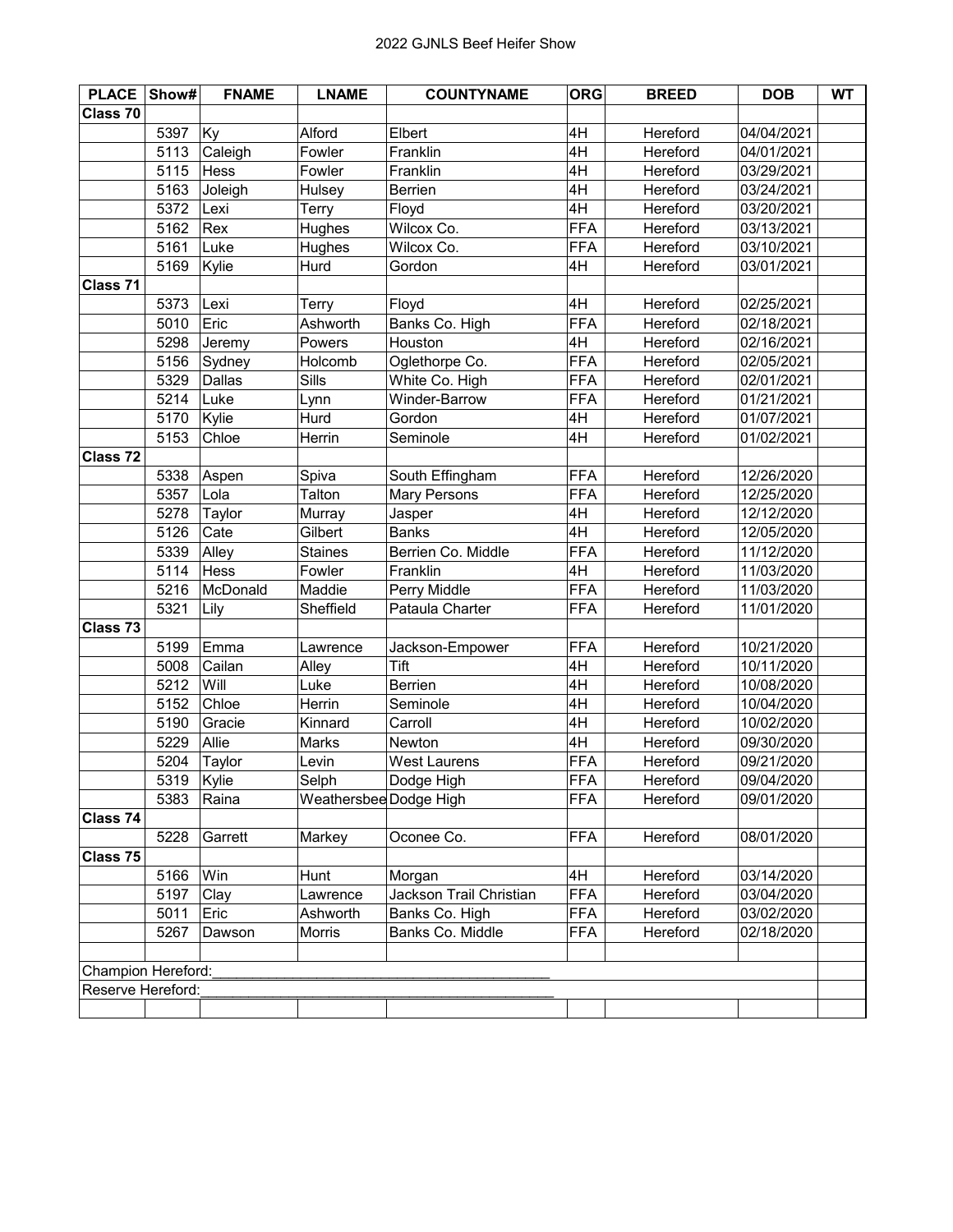| <b>PLACE</b>             | Show# | <b>FNAME</b>              | <b>LNAME</b> | <b>COUNTYNAME</b>    | <b>ORG</b> | <b>BREED</b>    | <b>DOB</b> | <b>WT</b> |
|--------------------------|-------|---------------------------|--------------|----------------------|------------|-----------------|------------|-----------|
| Class 76                 |       |                           |              |                      |            |                 |            |           |
|                          | 5160  | Mackenzie                 | Howell       | Stephens Co. High    | <b>FFA</b> | Simmental Low % | 05/18/2021 |           |
|                          | 5086  | Kate                      | Day          | Coffee Co.           | <b>FFA</b> | Simmental Low % | 04/25/2021 |           |
|                          | 5089  | Christie                  | Deariso      | Colquitt Co.         | <b>FFA</b> | Simmental Low % | 03/23/2021 |           |
|                          | 5057  | Thomas L                  | Chafin       | Hart Co.             | <b>FFA</b> | Simmental Low % | 03/15/2021 |           |
|                          | 5040  | Wyatt                     | <b>Brown</b> | Screven Co.          | <b>FFA</b> | Simmental Low % | 02/02/2021 |           |
|                          | 5314  | Brooklyn                  | Seagraves    | Lincoln              | 4H         | Simmental Low % | 01/05/2021 |           |
| <b>Class 77</b>          |       |                           |              |                      |            |                 |            |           |
|                          | 5344  | Madison                   | Still        | Telfair Co.          | <b>FFA</b> | Simmental Low % | 12/03/2020 |           |
|                          | 5382  | Faith                     | Waters       | Southeast Bulloch    | <b>FFA</b> | Simmental Low % | 11/13/2020 |           |
|                          | 5359  | James                     | Tate         | Jeff Davis Middle    | <b>FFA</b> | Simmental Low % | 11/11/2020 |           |
|                          | 5206  | Savannah                  | Little       | Hall                 | 4H         | Simmental Low % | 11/09/2020 |           |
| Class 78                 |       |                           |              |                      |            |                 |            |           |
|                          | 5330  | Dallas                    | Sills        | White Co. High       | FFA        | Simmental Low % | 10/11/2020 |           |
|                          | 5366  | Mason                     | Taylor       | Hall                 | 4H         | Simmental Low % | 10/05/2020 |           |
|                          | 5074  | Reed                      | Craig        | Ola High             | <b>FFA</b> | Simmental Low % | 09/25/2020 |           |
|                          | 5238  | Emma Grace                | McConnell    | Union Co.            | <b>FFA</b> | Simmental Low % | 09/16/2020 |           |
| Class 79                 |       |                           |              |                      |            |                 |            |           |
|                          | 5358  | Sara                      | Talton       | Perry Middle         | <b>FFA</b> | Simmental Low % | 07/30/2020 |           |
| Class 80                 |       |                           |              |                      |            |                 |            |           |
|                          | 5158  | Sydney                    | Holcomb      | Oglethorpe Co.       | <b>FFA</b> | Simmental Low % | 06/15/2020 |           |
|                          | 5061  | Kalyn                     | Chambers     | North West Whitfield | <b>FFA</b> | Simmental Low % | 04/16/2020 |           |
|                          | 5124  | Ella Grace                | Gibbs        | Wilcox Co.           | <b>FFA</b> | Simmental Low % | 04/09/2020 |           |
| Class 81                 |       |                           |              |                      |            |                 |            |           |
|                          | 5343  | John Haven                | Stalvey      | Berrien Co. High     | <b>FFA</b> | Simmental Low % | 03/03/2020 |           |
|                          |       |                           |              |                      |            |                 |            |           |
|                          |       | Champion Simmental Low %: |              |                      |            |                 |            |           |
| Reserve Simmental Low %: |       |                           |              |                      |            |                 |            |           |
|                          |       |                           |              |                      |            |                 |            |           |
| Class 82                 |       |                           |              |                      |            |                 |            |           |
|                          | 5187  | Alivia                    | Kentnor      | Oconee Co.           | <b>FFA</b> | Shorthorn       | 04/10/2021 |           |
|                          | 5171  | Kylie                     | Hurd         | Gordon               | 4H         | Shorthorn       | 04/07/2021 |           |
|                          | 5402  | Ellie                     | Young        | Lumpkin Co.          | <b>FFA</b> | Shorthorn       | 03/20/2021 |           |
|                          | 5365  | Layne                     | Taylor       | Jeff Davis High      | <b>FFA</b> | Shorthorn       | 03/19/2021 |           |
|                          | 5073  | Reed                      | Craig        | Ola High             | <b>FFA</b> | Shorthorn       | 02/27/2021 |           |
|                          |       | 5235 Taylor               | McClellon    | Habersham Central    | FFA        | Shorthorn       | 02/12/2021 |           |
|                          | 5273  | Hadley                    | Murray       | Lumpkin              | 4H         | Shorthorn       | 02/08/2021 |           |
|                          | 5149  | Cade                      | Herndon      | Jeff Davis High      | <b>FFA</b> | Shorthorn       | 02/02/2021 |           |
|                          | 5387  | Kathryn                   | Williams     | Berrien Co. High     | <b>FFA</b> | Shorthorn       | 01/23/2021 |           |
|                          | 5393  | Lane                      | Woodall      | Oconee               | 4H         | Shorthorn       | 01/05/2021 |           |
|                          | 5392  | Lane                      | Woodall      | Oconee               | 4H         | Shorthorn       | 01/03/2021 |           |
| Class 83                 |       |                           |              |                      |            |                 |            |           |
|                          | 5270  | Jacob                     | Mulkey       | Lumpkin Co.          | <b>FFA</b> | Shorthorn       | 11/29/2020 |           |
| Class 84                 |       |                           |              |                      |            |                 |            |           |
|                          | 5234  | Taylor                    | McClellon    | Habersham Central    | <b>FFA</b> | Shorthorn       | 10/30/2020 |           |
|                          | 5303  | Mackenzie                 | Pruett       | Dawson Co.           | <b>FFA</b> | Shorthorn       | 09/16/2020 |           |
|                          | 5172  | Kylie                     | Hurd         | Gordon               | 4H         | Shorthorn       | 08/29/2020 |           |
| Class 85                 |       |                           |              |                      |            |                 |            |           |
|                          | 5023  | Sam                       | Bogue        | Lumpkin Middle       | <b>FFA</b> | Shorthorn       | 06/08/2020 |           |
|                          | 5268  | Dawson                    | Morris       | Banks Co. Middle     | FFA        | Shorthorn       | 05/15/2020 |           |